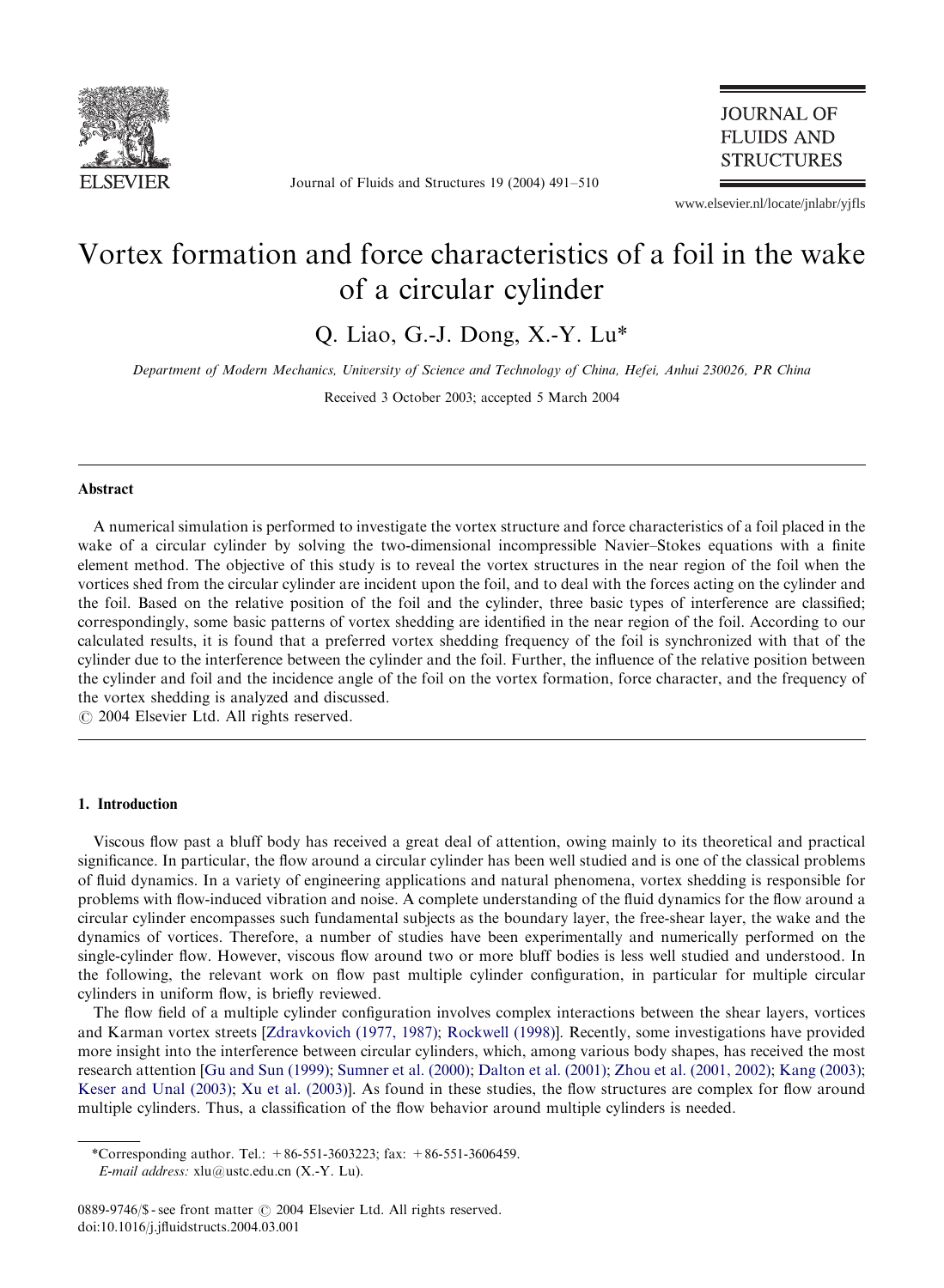## <span id="page-1-0"></span>492 Q. Liao et al. / Journal of Fluids and Structures 19 (2004) 491–510

Some typical approaches have been used in an attempt to classify the flow behavior around multiple stationary circular cylinders. T[he](#page-18-0) [simplest](#page-18-0) [approach](#page-18-0) proposed by Zdravkovich (1987) is to classifythe flow behavior into two basic types of interference based on the location of the downstream cylinder with respect to the upstream one. One is wake interference, when one of the cylinders is partially or completely submerged in the wake o[f](#page-19-0) [the](#page-19-0) [other,](#page-19-0) [and](#page-19-0) [the](#page-19-0) [other](#page-19-0) [is](#page-19-0) proximity interference, when the two cylinders are located close to one another, but neither is submerged in the wake of the other. Recently, Gu and Sun (1999) [extended](#page-19-0) [this](#page-19-0) [clas](#page-19-0)[sification](#page-18-0) [to](#page-18-0) [three](#page-18-0) [diffe](#page-18-0)rent types, namely wake interference, shear layer interference, and neighborhood interference. Both these classifications, however, fail to recognize the complex behavior displayed in experiments and the wide range of flow patterns observed [Williamson (1985); Sumner et al. (2000)). The other approach is through the interpretation of experimental data; specifically, vortex shedding frequencies, and lift and drag forces (Zdravkovich (1977); Igarashi (1981, 1984)]. Such an approach is useful from an engineering design point [of](#page-18-0) [view,](#page-18-0) [and](#page-18-0) [has](#page-18-0) [led](#page-18-0) [to](#page-18-0) [manyrecommendations](#page-18-0) [for](#page-19-0) [avoiding](#page-19-0) [the](#page-19-0) [occu](#page-19-0)r[rence](#page-18-0) [of](#page-18-0) [flow-induced](#page-18-0) [vibration,](#page-18-0) [for](#page-18-0) [inst](#page-18-0)ance. However, determining the flow behavior from such measured quantities hardly provides an understanding of complex flow structures. A further approach to understanding the fluid dynamics of multiple cylinders is to identify the flow behavior based on flow visualization for the various flow patterns which arise for [different](#page-18-0) [choices](#page-18-0) of the geometry[Lam a[nd Cheung \(1988\);](#page-18-0) Lam an[d Lo \(1992\);](#page-19-0) Sumner [et al. \(2000\);](#page-18-0) Dalton [et al. \(2001\);](#page-19-0) [Lam et al. \(](#page-19-0)2003)].

In this study, flow past a cylinder–foil configuration, where the foil is placed in the wake of the circular cylinder, is investigated. Previously, a stationary foil was employed as a vortex splitting device in boundary layer control Dowling (1985). Further, based on an active flow control concept, an oscillating foil was used as an effective approach in active vorticity control in a shear flow [Gopalkrishnan et al. (1994); Streitlien et al. (1996); Barrett et al. (1999); Triantafyllou et al. (2000)]. To the authors' knowledge, however, little work has been performed numericallyto investigate the vortex structure and force character of the foil placed in the wake of the circular cylinder. According to these approaches, described above, to classifythe flow behavior around multiple cylinders, some basic classifications are proposed, and the vortex formation, force character and the frequency of the vortex shedding are investigated. Here, three basic types of interference based on the relative position of the foil and the cylinder are classified and described as the foil placed inside the cylinder wake (ICW), on the edge of the cylinder wake (ECW), and outside the cylinder wake (OCW). Meanwhile, some typical flow patterns, corresponding to these classifications, are identified in the near region of the foil, as well as lift and drag forces acting on the cylinder and the foil and the frequencies of vortex shedding are examined.

This paper is organized as follows. The mathematical formulations are described in Section 2. The numerical method is given in Section 3. In Section 4, the vortex structures in the near wake of the foil, force character acting on the foil and the cylinder, and the frequency of the vortex shedding are discussed. Finally, concluding remarks are summarized in Section 5.

## 2. Mathematical formulations

Shown in Fig. 1 is the sketch of the configuration of a circular cylinder and a foil. In this study, the diameter of the cylinder is equal to the chord length of the foil. The two-dimensional incompressible Navier–Stokes equations with primitive variables are employed for the calculation. Here, the cylinder diameter D and the approach velocity  $U_{\infty}$  are



Fig. 1. Sketch of the configuration of a circular cylinder and a foil.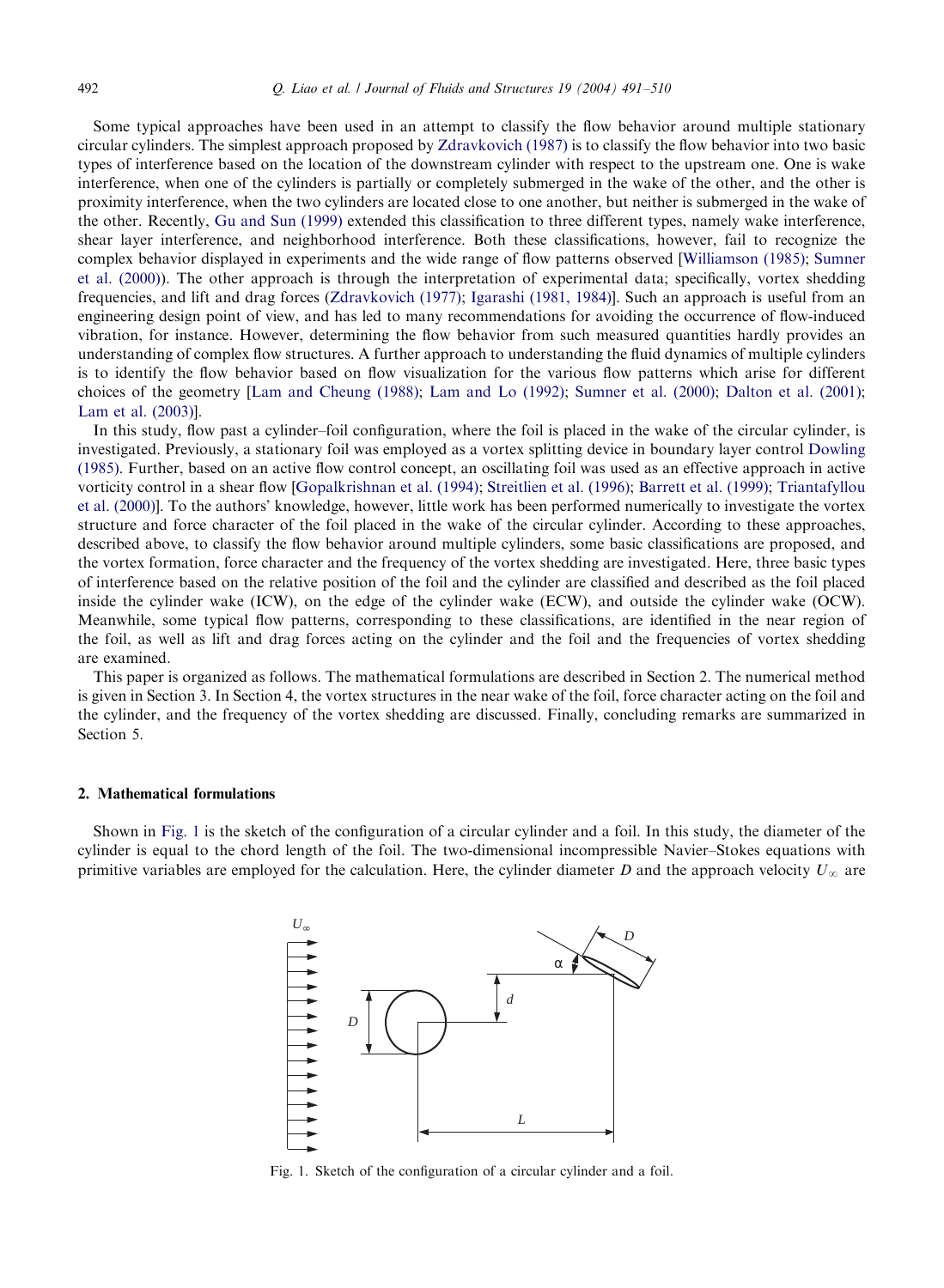used as the length and velocity scales, respectively. Then the nondimensional incompressible Navier-Stokes equations are given as

$$
\frac{\partial \vec{u}}{\partial t} + \vec{u} \cdot \nabla \vec{u} = -\nabla p + \frac{1}{\text{Re}} \nabla^2 \vec{u}
$$
 (1)

$$
\nabla \cdot \vec{u} = 0 \tag{2}
$$

where  $\vec{u}$  is the velocity vector, p is the pressure. The Reynolds number is defined as Re =  $U_{\infty}D/v$  with v being the kinematic viscosity.

No-slip and no-penetration velocity boundary conditions are used on the surfaces of the foil and the cylinder. A uniform velocity is set at the upstream far boundary, and a Neumann velocity boundary condition  $\partial \vec{u}/\partial n_F = 0$  is employed at the downstream far boundary and along the upper and lower boundaries of the computational domain, where  $\vec{n}_F$  indicates the unit vector in the boundary normal direction. On the exterior far boundary, a pressure condition  $\partial p/\partial n_F = 0$  is prescribed.

## 3. Numerical methods

A fractional-step velocity correction method proposed by Kovacs and Kawahara (1991) is used to solve Eqs. (1) and (2). The discretized form can be obtained bysplitting Eq. (1) into two substeps as

$$
\hat{\vec{u}} = \vec{u}^n - \Delta t \left[ -\frac{1}{\text{Re}} \nabla^2 \vec{u}^n + (\vec{u}^n \cdot \nabla) \vec{u}^n \right],\tag{3}
$$

$$
\vec{u}^{n+1} = \hat{\vec{u}} - \Delta t \nabla p^{n+1},\tag{4}
$$

where  $\hat{u}$  is an intermediate velocity,  $\Delta t$  is the time-step, and superscripts n and  $n + 1$  represent the time level. In the splitting method, it is required that the velocity field  $\vec{u}^{n+1}$  satisfies the incompressibility constraint,

$$
\nabla \cdot \vec{u}^{n+1} = 0. \tag{5}
$$

Incorporating the incompressibility constraint into Eq. (4), we finally arrive at a separately solvable elliptic equation for the pressure in the form,

$$
\nabla^2 p^{n+1} = \frac{1}{\Delta t} \nabla \cdot \hat{\boldsymbol{u}}.\tag{6}
$$

To solve the elliptic equation given in Eq. (6), a pressure boundarycondition must be implemented. The pressure boundary condition may be taken as a key factor for solving the incompressible Navier–Stokes equations. According to a study on the pressure boundary conditions [Gresho and Sani (1987)], the condition on body's surfaces is given as

$$
\frac{\partial p}{\partial n_B} = -\frac{1}{\text{Re}} (\nabla \times \nabla \times \vec{u}) \cdot \vec{n}_B, \tag{7}
$$

where  $\vec{n}_B$  represents the unit vector in the body's surface normal direction.

The finite element spatial discretization is performed using the Galerkin weighted residual method. The discretized formulation was described by Kovacs and Kawahara (1[991\)](#page-1-0) in detail.

## 4. Results and discussion

To illustrate the computational p[rocedure, as shown in](#page-19-0) Fig. 1, computational [parameters are chosen as the](#page-19-0) transverse distance  $d = -2$  to 2, [the](#page-18-0) longitudinal distance  $L = 3$  to 8, the [incidence](#page-18-0) [angl](#page-18-0)e of the foil  $\alpha = 0^{\circ}$  to 45°, the cylinder diameter and the airfoil chord length  $D = 1$ , and the Reynolds number  $Re = 500$ . The foil is chosen as an elliptical shape with the thickness ratio 0.1.

[The vortex](#page-19-0) sheet shedding behind the circular [cylinder is unstable and](#page-18-0) [evolves into a th](#page-19-0)[ree-dimensional](#page-18-0) [stru](#page-18-0)[cture](#page-19-0) [at](#page-19-0)  $Re = 500$  bas[ed](#page-18-0) [on](#page-18-0) [pervious](#page-18-0) [work](#page-18-0) [\[Williamson](#page-18-0) [\(](#page-18-0)1988, 1996); Henderson (1997); Persillon and Braza (1998)]. As stated earlier, however, the present calculation will be two dimensional. We recognize the limitation of this approach, but still feel that the results will be of practical use in examining the vortex formation and force character of the foil in the wake of the circular cylinder. Based on recent work for flow around multiple cylinders [Gu and Sun (1999); Sumner et al. (2000); Dalton et al. (2001); Kang (2003); Keser and Unal (2003); Xu et al. (2003)], we do anticipate that the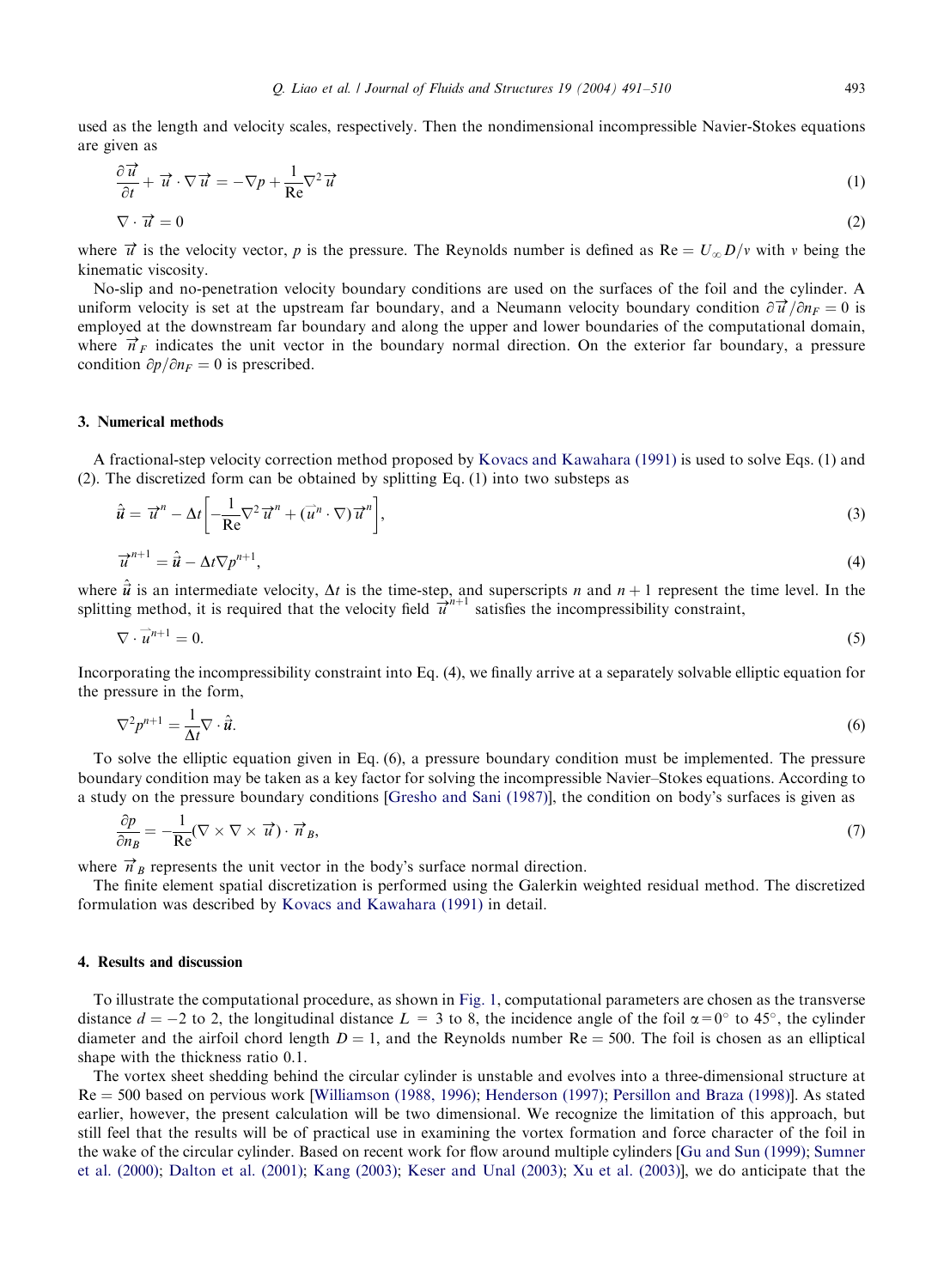<span id="page-3-0"></span>

Fig. 2. Pattern of the unstructured mesh for the cylinder–foil configuration at  $d = 1$ ,  $L = 5$  and  $\alpha = 30^{\circ}$ .



Fig. 3. Lift and drag coefficients for different grid resolutions and time steps at Re = 500. Condition(1): a number of elements =  $10^5$ and  $\Delta t = 0.001$ ; condition(2): a number of elements  $2 \times 10^5$  and  $\Delta t = 0.0005$ .

two-dimensional calculation can be used to reasonably predict and understand the large-scale vortex structures near the foil and force behaviors acting on the cylinder and the foil for the present problem.

To adapt the configuration of the cylinder and the foil with different relative positions and to increase the grid resolution near the bodies, an unstructured mesh is used in the finite element calculation. As a typical case, the local mesh near the bodies is shown in Fig. 2. Assuming a reference frame fixed with the circular cylinder with the origin of the frame at the center of the cylinder, the computational domain is from  $-10$  to 35 along the longitudinal (or streamwise) direction (i.e., x-direction) and  $-15$  to 15 along the transverse direction (i.e., y-direction). The number of elements for the present calculation is  $10^5$  approximately, and the time step is 0.001. It has been determined that the computed results are independent of the time step, the grid size and the computational domain size.

To demonstrate convergence of the solution, we compared two-grid systems: a number of elements =  $10^5$ approximately with  $\Delta t = 0.001$  and a number of elements =  $2 \times 10^5$  with  $\Delta t = 0.0005$  for the calculation of flow past individual circular cylinder at  $Re = 500$ . They produced virtually identical [results](#page-18-0) as shown in Fig. 3; the only difference being a phase lag for the fine grid. [The](#page-18-0) [phase](#page-18-0) [lag](#page-18-0) [i](#page-19-0)s [attributed](#page-19-0) [to](#page-19-0) [the](#page-19-0) [onset](#page-19-0) [of](#page-19-0) the [wake](#page-19-0) instability leading to vortex shedding. The Strouhal number (St), the time-average drag coefficient  $(\bar{C}_D)$ , and the root-mean-square value of lift coefficient  $(C_{Lrmms})$ , as determined from Fig. 3, are 0.23, 1.22 and 0.68, which compare well with the experimental data of approximately 0.22, 1.18 and 0.62, respectively, cited by Lu and Dalton (1996). The present computational code was also verified by our previous work [Lu et al. (2003); Shen et al. (2003); Wang et al. (2004)]. Thus, it can be confirmed that our calculation is reliable for the prediction of the formation and shedding of vortices from the cylinder and the foil. To further validate the present calculation for flow past both the cylinder and the foil, some quantitative comparisons will be given in the following section.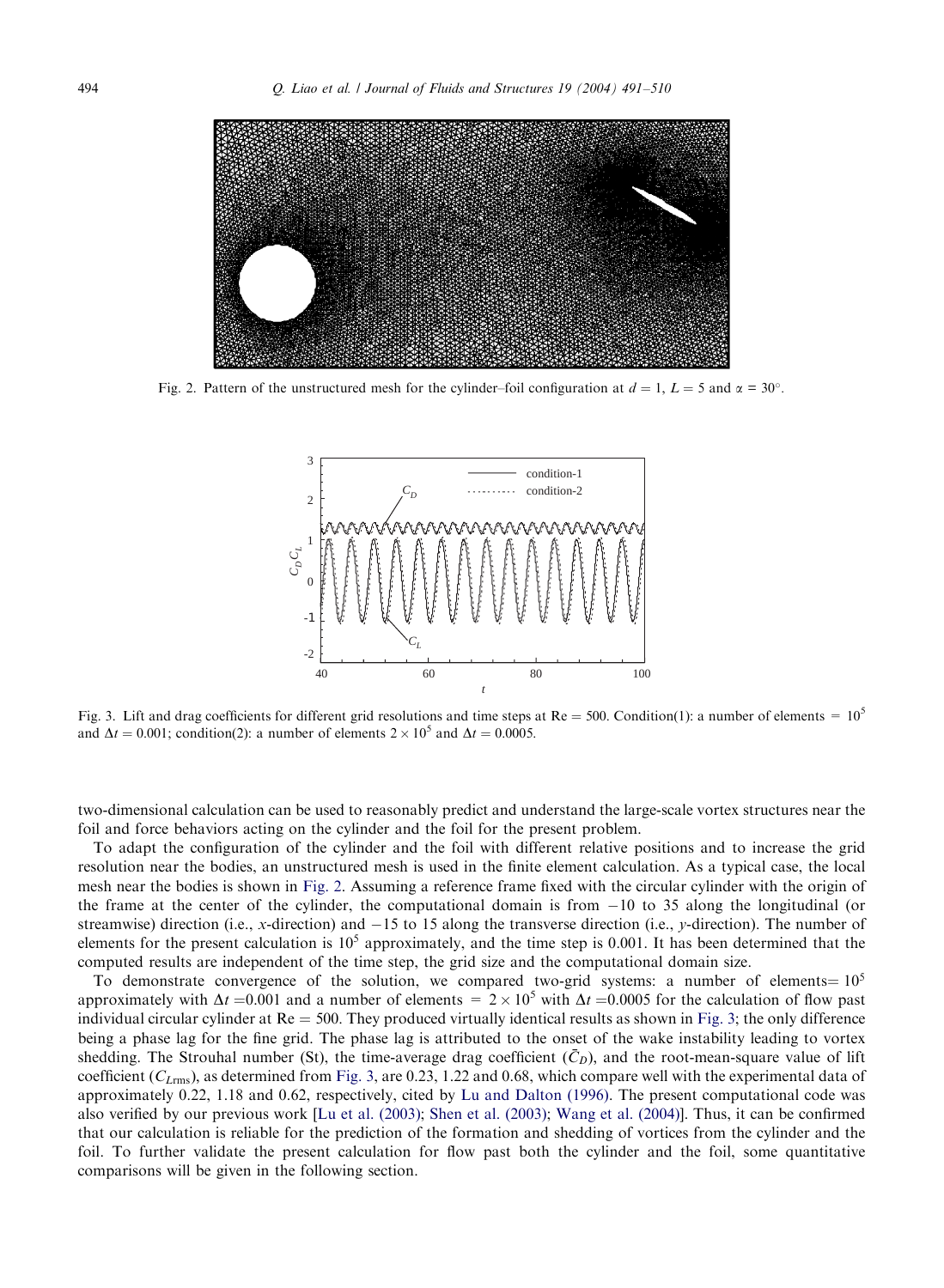## <span id="page-4-0"></span>4.1. Force behavior and vortex structures in the near wake of the cylinder and the foil

One objective of this study is to investigate the vortex structures near the foil. Based on the transverse distance  $(d)$ between the cylinder and the foil, as shown in Fig. 1, three basic types of interference are classified for the foil placed inside the cylinder wake (ICW), on the edge of the cylinder wake (ECW) and outside the cylinder wake (OCW). Here, some calculated results for  $L = 5$  and  $\alpha = 30^{\circ}$  with different transverse distances are discussed to identify the vortex structures in the near wake of the cylinder and the foil.

#### 4.1.1. Vortex structures for the type of the foil placed inside t[he cylin](#page-5-0)der wake  $(ICW)$

Fig. 4 shows the time-dependent drag and lift coefficients (i.e.,  $C_D$  and  $C_L$ ) acting on the circular cylinder and the foil at  $d = 0, L = 5$  and  $\alpha = 30^{\circ}$ , respectively. Based on the power spectrum density analysis of the lift coefficient, it is identified that the vortex shedding frequency of the foil is synchronized with that of the cylinder. Detailed discussion on the characteristics of the vortex shedding frequencywill be given in the following section.

To illustrate the development of the vortex structures, Fig. 5 shows the [instan](#page-6-0)taneous vorticitycontours at  $d = 0, L = 5$  and  $\alpha = 30^{\circ}$ . This case corresponds to [the](#page-6-0) [classification](#page-6-0) [of](#page-6-0) [I](#page-6-0)CW. As the vortices shed from the cylinder impinge on the foil, complex flow processes, including shear layer reattachment, induced separation, vortex pairing, and vortex impingement, are observed in the near region of the foil.

To clearlyexhibit the vortex structures and to [describe these proc](#page-6-0)esses in detail, Fig. 6 shows the time development of the vortex structures in the near region of the foil. In Figs. 6(a) and (b), a positive vortex  $V_{p_1}^C$  shed from the cylinder is incident upon the foil, and a negative leading-edge vortex  $V_{L1}^F$  is generated from the foil, where the superscripts C and F represent the vortex shed from the cylinder and from the foil, respectively. Meanwhile, another leading-edge vortex  $V_{L0}^F$ formed previously is paired with a positive vortex  $V_{p_0}^C$  to form a vortex-pair (i.e.,  $V_{L_0}^F + V_{p_0}^C$ ), and the vortex-pair is shed into the downstream region. Then, as shown in Figs. 6(c) and (d), the vortex  $V_{p_1}^C$  interacts with the foil and induces shear layer reattachment along the lower-side of the foil, and the vortex  $V_{L1}^F$  is shed from the foil and moves into the



Fig. 4. Time-dependent drag and lift coefficients acting on the circular cylinder and the foil at  $d = 0$ ,  $L = 5$  and  $\alpha = 30^{\circ}$ : (a) cylinder; (b) foil.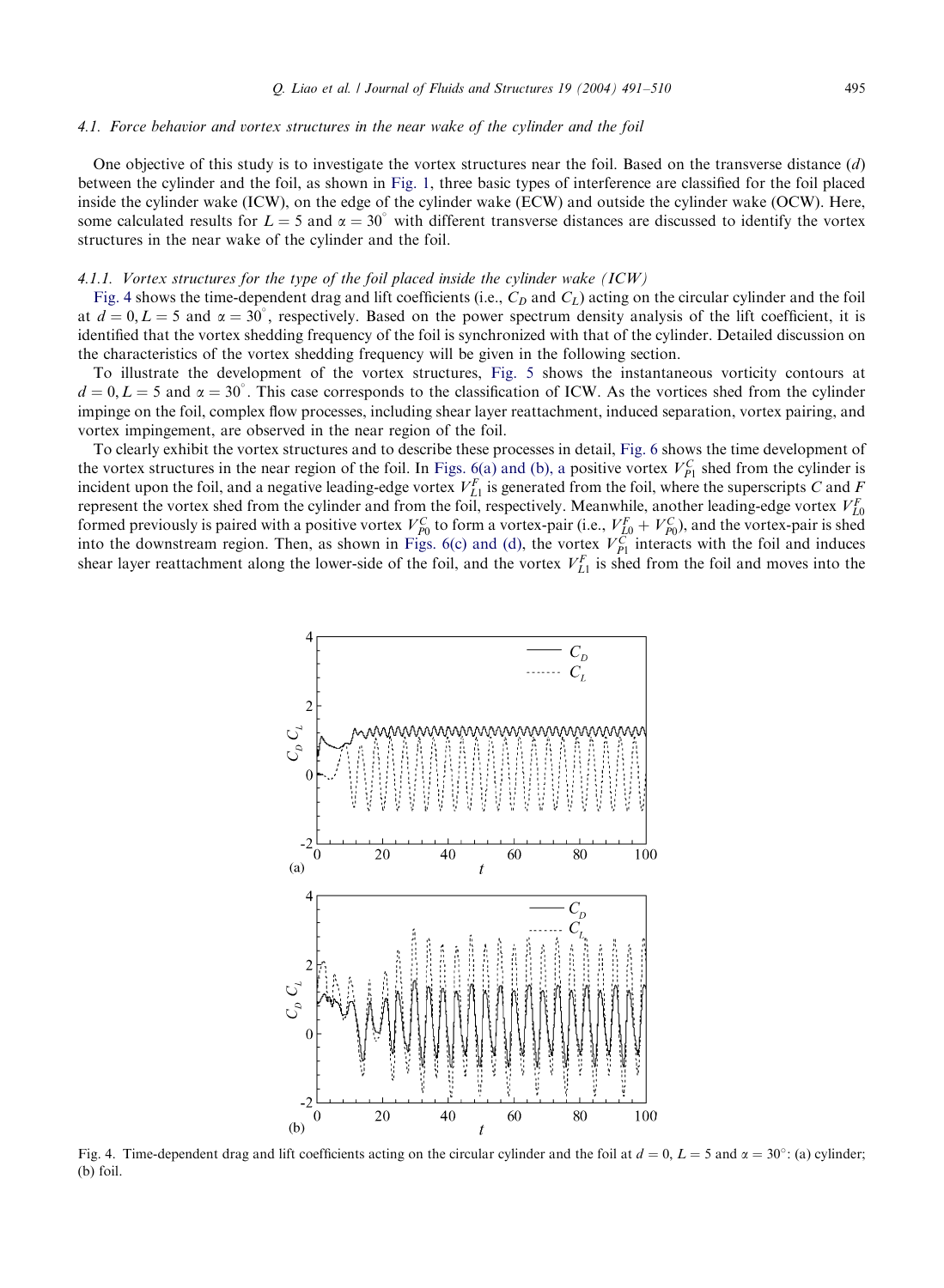

Fig. 5. Instantaneous vorticity contours at  $d = 0, L = 5$  and  $\alpha = 30^{\circ}$ : (a)  $t = 90$ ; (b) 92.5; (c) 95; (d) 97.5.

downstream region. Meanwhile, a trailing-edge vortex  $V_{T_1}^F$  is formed and connected with the vortex  $V_{P_1}^C$  in [Fig.](#page-6-0) [6\(d\),](#page-6-0) and a negative vortex  $V_{N1}^C$  impinges on the foil. In Figs. 6(e) and (f), the vortex  $V_{N1}^C$  interacts with the foil and induces a s[e](#page-6-0)condary vortex along the lower-side [of](#page-6-0) [the](#page-6-0) [fo](#page-6-0)il, [and](#page-6-0) another positive vortex  $V_{p_2}^C$  moves to the [foil,](#page-6-0) and a negative leading-edge vortex  $V_{L2}^F$  is genera[ted](#page-6-0) [again](#page-6-0). Further, both the vortices  $V_{T1}^F$  and  $V_{P1}^C$  in Figs. 6(g) and (h) are separated due to the interaction of the vortex  $V_{N1}^C$  and shed into the downstream region. Finally, as shown in Figs. 6(i) and 6(j), the vortex  $V_{p_2}^C$  passes over the foil, another negative vortex  $V_{N2}^C$  interacts with the foil, and the vortex  $V_{L2}^F$  is shed into the downstream region. By comparing Figs. 6(j) with (a), the vortices  $V_{P3}^C$ ,  $V_{P2}^C$ ,  $V_{P2}^C$ ,  $V_{L2}^F$  and  $V_{T1}^F$  in Fig. 6(j) correspond to  $V_{P1}^C$ ,  $V_{N0}^C$ ,  $V_{P0}^F$ ,  $V_{L0}^F$  and  $V_{T0}^F$  in Fig. 6(a), respectively. In the following period, the vortex evolution is repeated as the above description, and the vortex structures formed in the downstream of the foil are shown in Fig. 5.

Some typical cases for the transverse distance d from  $-0.5$  to 0.5 at  $\alpha = 30^\circ$ , which belong to the case of the ICW, are al[so](#page-7-0) [calc](#page-7-0)ulated. It is found that the development of the vortex structures (not shown here) is similar to that shown in Figs. 5 and 6.

## 4.1.2. Vortex structures for the type of the foil placed on the edge of the cylinder wake (ECW)

Fig. 7 shows the time-dependent drag and lift coefficients acting on the foil at  $d = -1$  and 1 with  $L = 5$  and  $\alpha = 30^{\circ}$ . The drag and lift coefficients exhibit a periodic change with time. Meanwhile, based on the variation of the drag and lift

<span id="page-5-0"></span>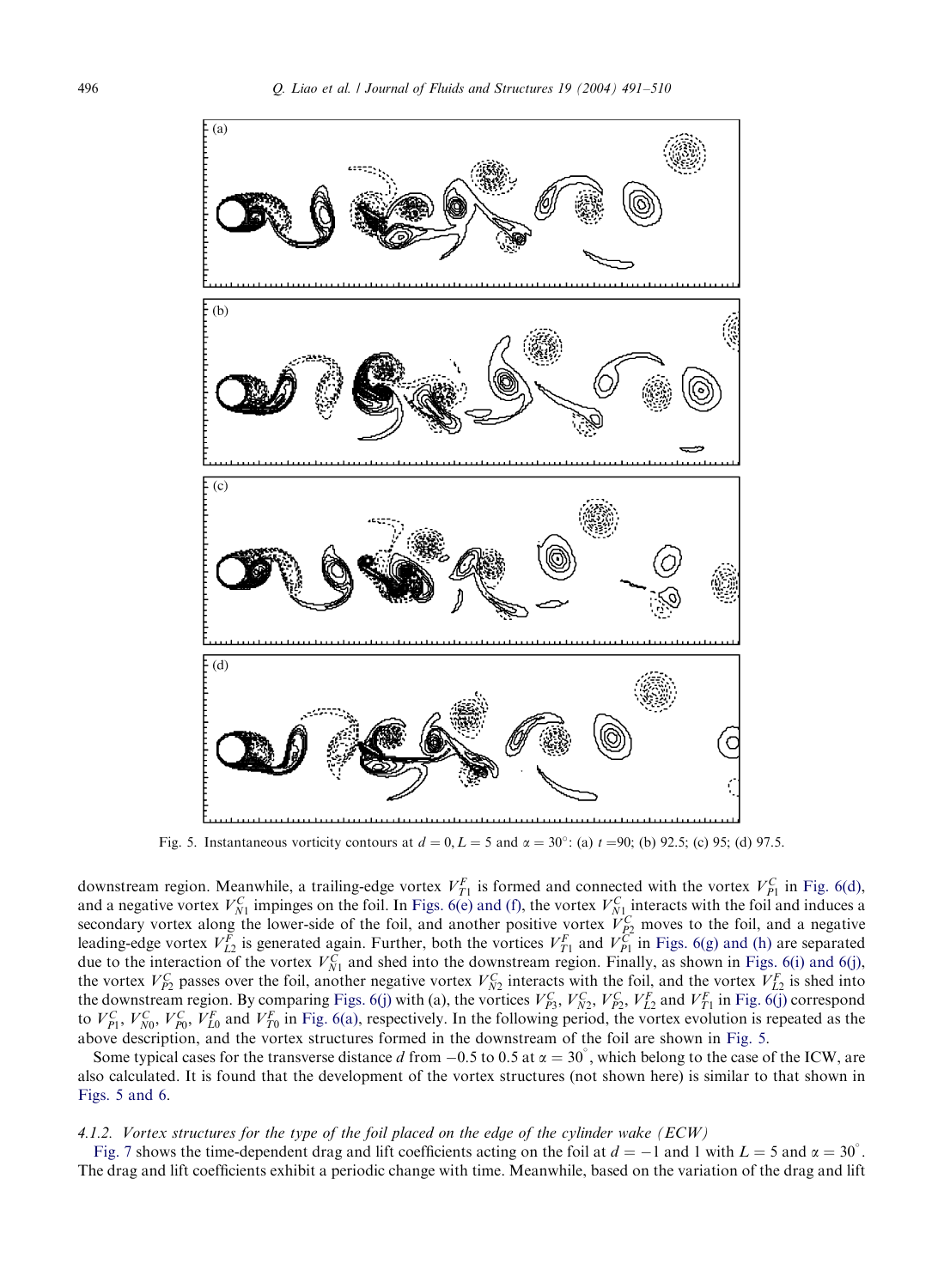<span id="page-6-0"></span>

Fig. 6. Time development of the vortex structures in the near region of the foil at  $d = 0$ ,  $L = 5$  and  $\alpha = 30^{\circ}$ ; (a)  $t = 90$ ; (b) 91; (c) 92; (d) 93; (e) 94; (f) 95; (g) 96; (h) 97; (i) 98; (j) 99.

coefficients, it is found that the vortex sheddin[g](#page-3-0) [frequ](#page-3-0)ency of the foil is synchronized with that of the cylinder, due to the interaction of the vortices shed from the cylinder with the foil. Further, to demonstrate that the computed results are independent of the time steps and the grid sizes for flow past the [cylinde](#page-7-0)r and the foil, the results calculated by different grid numbers and time steps are shown in Figs. 7(a) and (b). These results are virtuallyidentical; the onlydifference being a phase lag for the fine grid. Similar to Fig. 3 for flow past individual cylinder, t[he](#page-7-0) [phase](#page-7-0) [l](#page-7-0)ag is attributed to the onset of the wake instability leading to vortex shedding.

To exhibit the flow structures in the downstream of the foil, Fig. 8 shows the instantaneous vorticitycontours at  $d = -1$  and 1 with  $L = 5$  and  $\alpha = 30^{\circ}$ . Note that both the cases with  $d = -1$  and 1 belong to the classification of ECW. The vortex structures demonstrate a row of vortex-pair plus a row of single vortices. In Fig. 8(a) at  $d = -1$ , the vortex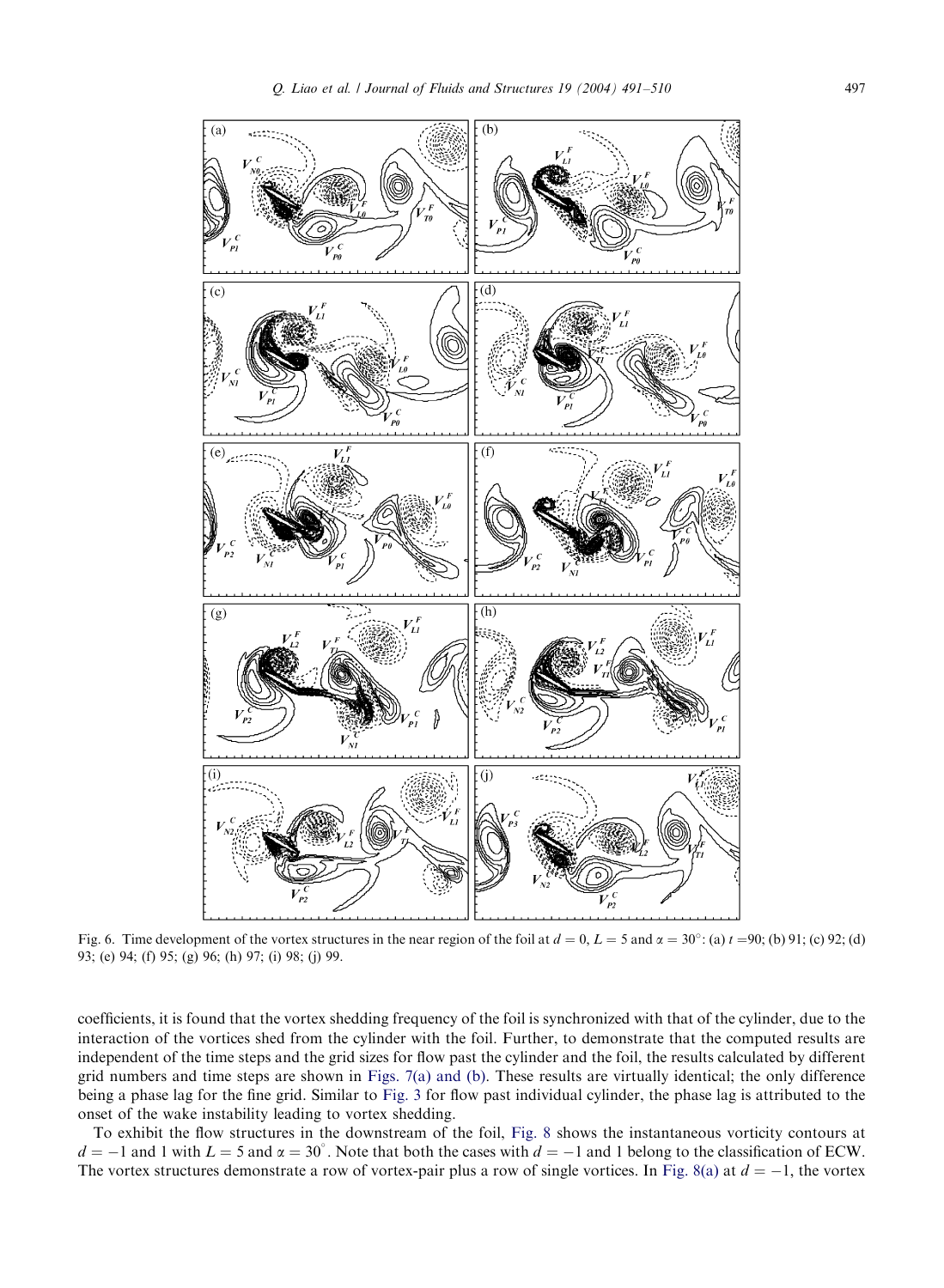

Fig. 7. Time-dependent drag and lift coefficients acting on the foil at  $L = 5$  and  $\alpha = 30^{\circ}$ : (a)  $d = -1$ ; (b)  $d = 1$ . Condition1: a number of elements =  $10^5$  and  $\Delta t$  = 0.001; condition2: a number of elements =  $2 \times 10^5$  and  $\Delta t$  = 0.0005.



Fig. 8. Instantaneous vorticity contours at  $L = 5$  and  $\alpha = 30^{\circ}$ : (a)  $d = -1$ ; (b)  $d = 1$ .

str[uctures](#page-19-0) [are](#page-19-0) [a](#page-19-0) [vortex-pair](#page-19-0) [array](#page-19-0) over [a](#page-18-0) [single](#page-18-0) [positive-vortex](#page-18-0) [array](#page-18-0); both t[he arrays are ali](#page-18-0)gned in almost parallel arrangement in the near wake. C[orrespondingly,](#page-18-0) [the](#page-18-0) [vor](#page-18-0)t[ex](#page-18-0) [structures](#page-18-0) [in](#page-18-0) Fig. 8(b) at  $d = 1$  are a ro[w](#page-18-0) [of](#page-18-0) [single](#page-18-0) vortices with negative rotation over a row of vortex-pairs; the vortex-pairs are induced to move downward because of the interaction with each of the vortices with opposite signs. The similar vortex structures were also found experimentally by Williamson and Roshko (1988) and Ongoren and Rockwell (1988) for approach flow past a transversely oscillating cylinder, and computationally by Lu and Dalton (1996), Lu and Sato (1996), Lu et al. (1997) and Lu (2002) for flow past a rotary oscillating cylinder and past a transversely oscillating cylinder, respectively.

<span id="page-7-0"></span>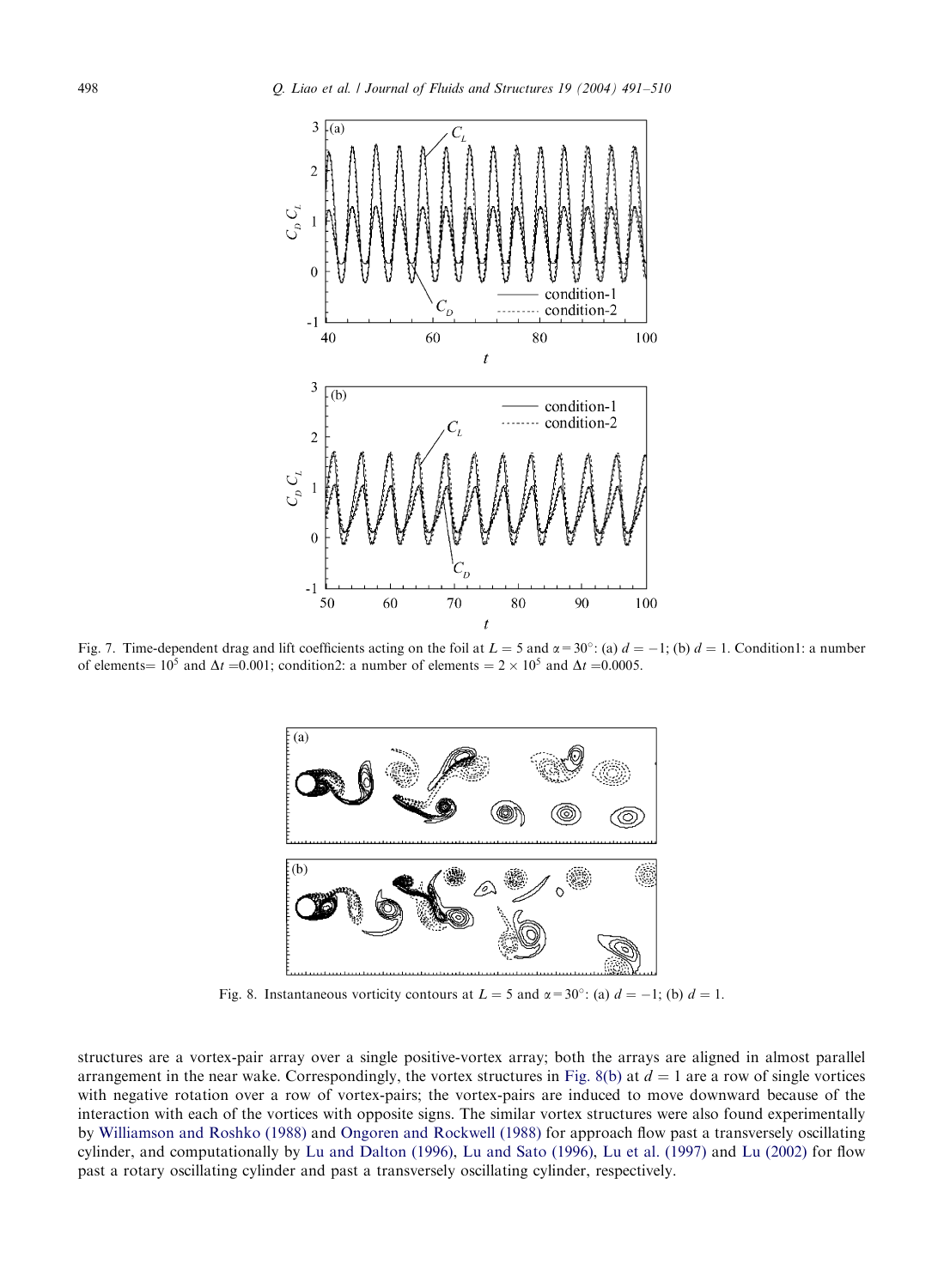

Fig. 9. Time development of the vortex structures in the near region of the foil at  $d = -1$ ,  $L = 5$  and  $\alpha = 30^{\circ}$ ; (a)  $t = 90$ ; (b) 91; (c) 92; (d) 93.



Fig. 10. Time development of the vortex structures in the near region of the foil at  $d = 1$ ,  $L = 5$  and  $\alpha = 30^{\circ}$ ; (a)  $t = 90$ ; (b) 91; (c) 92; (d) 93.

Further, Fig. 9 shows the vortex structures in the near region of the foil at  $d = -1$ . In Fig. 9(a), a positive vortex  $V_{F_1}^C$  is incident upon the foil, and a negative leading-edge vortex  $V_{L1}^F$  is generated. Meanwh and (c), th[e](#page-7-0) [vortex](#page-7-0)  $V_{L1}^F$  strengthens and coalesces with the vortex  $V_{N0}^C$  to form a combined vortex  $[V_{L1}^F + V_{N0}^C]$ . Then, a negative vortex  $V_{N1}^C$  approaches the foil and a positive trailing-edge vortex  $V_{T1}^F$  is generated, as shown in Fig. 9(c). Finally, the vortex  $V_{P1}^C$  is paired with the combined vortex  $[V_{L1}^F + V_{N0}^C]$  to form a vortex-pair (i.e.,  $V_{P1}^C + [V_{L1}^F + V_{N0}^C]$ ) and the vortex  $V_{T1}^F$  is shed into the downstream region. The vortex-pair and the vortex  $V_{T1}^F$  finally form the vortex-pair arrayand the single positive vortex array, as shown in Fig. 8(a). It is easyto get the corresponding relation of the vortices depicted in Figs. 9(a) and (d), and the vortex evolution is then repeated as the above description.

Fig. 10 demonstrates the instantaneous vorticity contours at  $d = 1$ . In Figs. 10(a) and (b), both vortices with opposite signs  $V_{p_1}^C$  and  $V_{N_1}^C$  impinge on the foil, a negative leading-edge vortex  $V_{L_1}^F$  is generated. Meanwhile, a positive vortex  $V_{P0}^C$  shed previously coalesces with the trailing-edge vortex  $V_{T0}^F$  in Fig. 10(b) and is paired with the vortex  $V_{N0}^C$  to form a vortex-pair (i.e.,  $V_{P0}^C + V_{N0}^C$ ) in Fig. 10(c) The vortex-pair  $V_{P0}^C + V_{N0}^C$  is shed downstream, and the vortices  $V_{P1}^C$  and  $V_{N1}^C$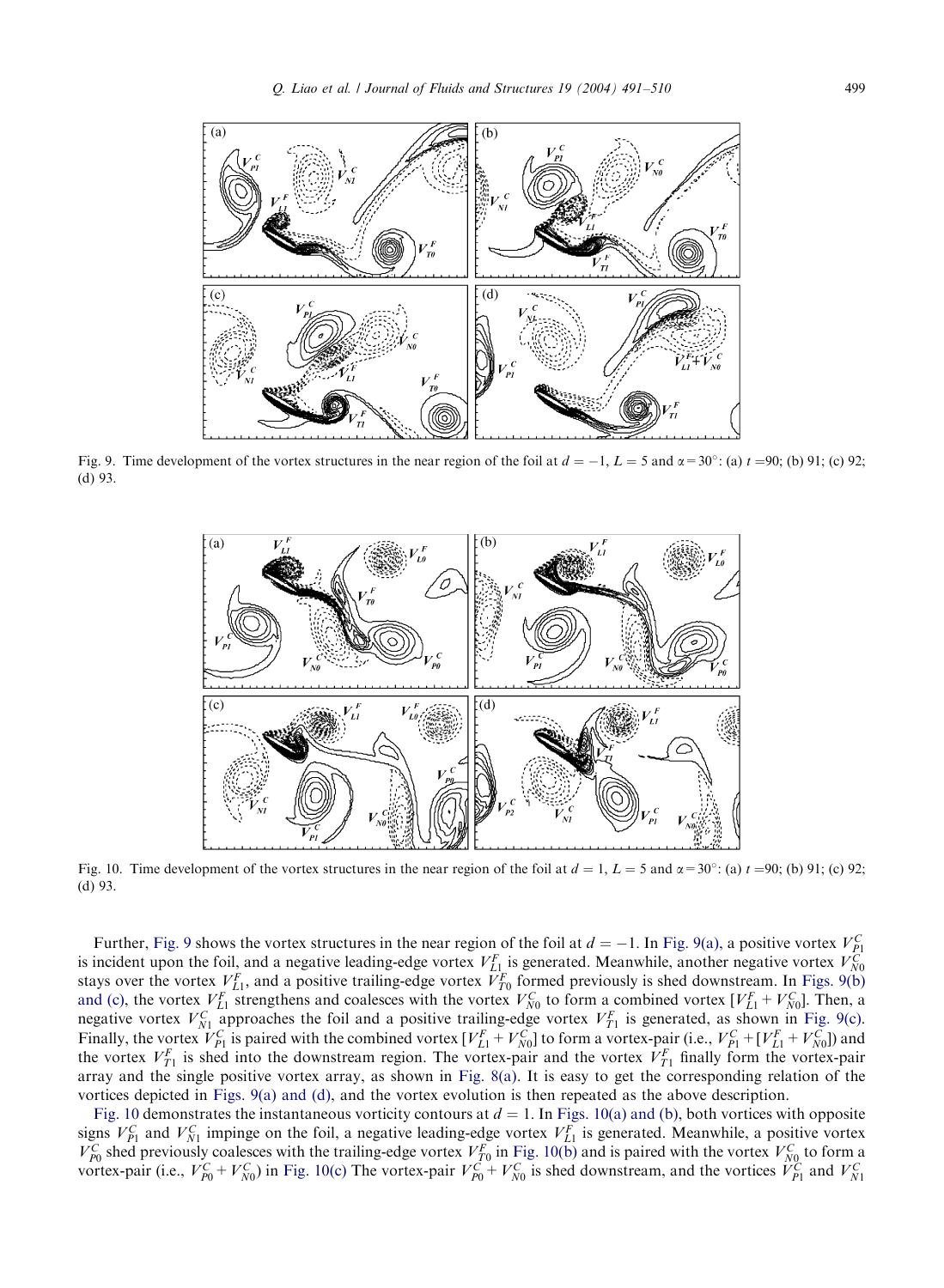## 500 Q. Liao et al. / Journal of Fluids and Structures 19 (2004) 491–510

develop finally to form another vortex-pair (i.e.,  $V_{P1}^C + V_{N1}^C$ ). As shown in Fig. 10(d), the vortex  $V_{L1}^F$  moves downstream and a positive trailing-edge vortex  $V_{T1}^F$  is gradually generated. Finally, the vortex  $V_{T1}^F$  and the vortex-pair  $V_{P1}^C + V_{N1}^C$ form the vortex patterns with a row of single vortex coupled with a row of vortex-pair, as shown in Fig. 8(b).

## 4.1.3. Vortex structures for the type of the foil placed outside the cylinder wake  $(OCW)$

Fig. 11 shows the time-dependent drag and lift coefficients at  $d = 2, L = 5$  and  $\alpha = 30^{\circ}$ , which corresponds to the cl[assificat](#page-10-0)ion of OCW. Note that the influence between the cylinder and the foil still needs to be considered in this case. Based on our calculation test, for  $|d| > 8$  approximately, the interference effect between the cylinder and the foil may be negligiblysmall. To demonstrate the influence of the cylinder on the foil, it is noted that the vortex shedding frequency of the foil is synchronized with that of the cylinder based on the power spectrum density analysis of the lift coefficients.

Fig. 12 illustrates the instantaneous vorticity contours at  $d = 2$ ,  $L = 5$  and  $\alpha = 30^{\circ}$ . The vortex structures in the near wake consist of the vortex-pair arraygenerated from the foil and vortices array, similar to classic Karman vortex street, shed from the cylinder. During the evolution of the vortex structures, a shear layer generated from the foil rolls up to form another small-scale vortex, which is then mixed with the Karman vortex street.

## 4.2. Effect of the longitudinal distance L and the incidence angle  $\alpha$  on vortex structures

To demonstrate the effect of the longitudinal distance  $(L)$  and the incidence angle of the foil  $(\alpha)$  on the vortex st[ructures](#page-10-0) in the near wake of the cylinder and the foil, some typical results are discussed for  $L=3$  to 8 and  $\alpha = 0^{\circ}$  to 45<sup>°</sup>. As a typical case at  $\alpha = 0$ <sup>°</sup>, the vortex patterns with different transverse distances (*d*) are also exhibited in detail.

## 4.2.1. Vortex structures for different longitudinal spaces  $(L)$

Fig. 13 shows the time-dependent drag and lift coefficients acting on the foil at  $L = 3$  and 8 with  $d = 0$  and  $\alpha = 30^{\circ}$ . By comparing with the behavior of the drag and lift coefficients acting on the cylinder, the vortex shedding frequency of the foil is synchronized with that of the cylinder for  $L = 3$  and 8. Note that the vortex shedding frequency changes with the longitudinal distance and will be discussed in Section 4.4.



Fig. 11. Time-dependent drag and lift coefficients acting on the cylinder and the foil at  $d = 2$ ,  $L = 5$  and  $\alpha = 30^{\circ}$ : (a) foil; (b) cylinder.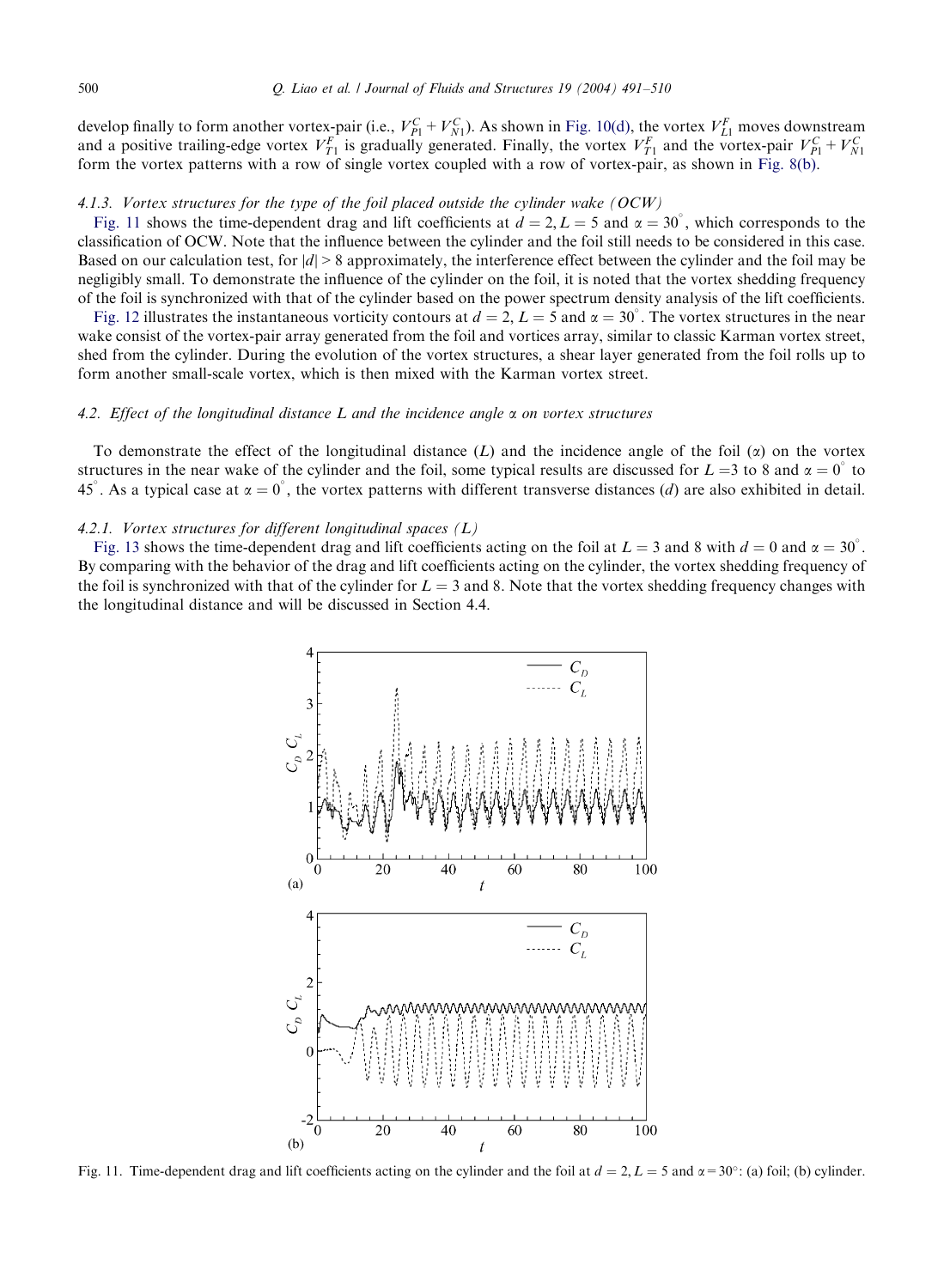<span id="page-10-0"></span>

Fig. 12. Instantaneous vorticity contours at  $d = 2$ ,  $L = 5$  and  $\alpha = 30^{\circ}$ . (a)  $t = 92.5$ ; (b) 95.



Fig[. 13. Time-depe](#page-5-0)ndent drag and lift coefficients acting on the foil at  $d = 0$  and  $\alpha = 30^{\circ}$ : (a)  $L = 3$ ; (b)  $L = 8$ .

The corresponding vorticity contours for  $L = 3$  and 8 are shown in Figs. 14(a) and (b), respectively. When the Karman vortex street shed from the cylinder impinges on the foil, complex vortex patterns around the foil are observed. By observing the evolution of the vortex structures in the near region of the foil, the process for  $L = 8$  is similar to that, as [shown](#page-11-0) in Figs. 5 and 6, for  $L = 5$ . However, a somewhat different vortex structure development for  $L = 3$  appears due to the proximity interference between the cylin[der](#page-4-0) [and](#page-4-0) the foil.

## 4.2.2. Vortex structures for different incidence angles  $(\alpha)$

Fig. 15 shows the time-dependent drag and lift coefficients acting on the foil at  $\alpha = 15^{\circ}$  and 45° with  $d = 0, L = 5$ . The corresponding curves at  $\alpha = 30^{\circ}$  are shown in Fig. 4b. The curves of the drag and lift coefficients change quasiperiodicallywith time. Bycalculating the vortex shedding frequencies of the cylinder and the foil, it is still found that the vortex shedding frequency of the foil is same as that of the cylinder at  $\alpha = 15^{\circ}$  and 45<sup>°</sup>.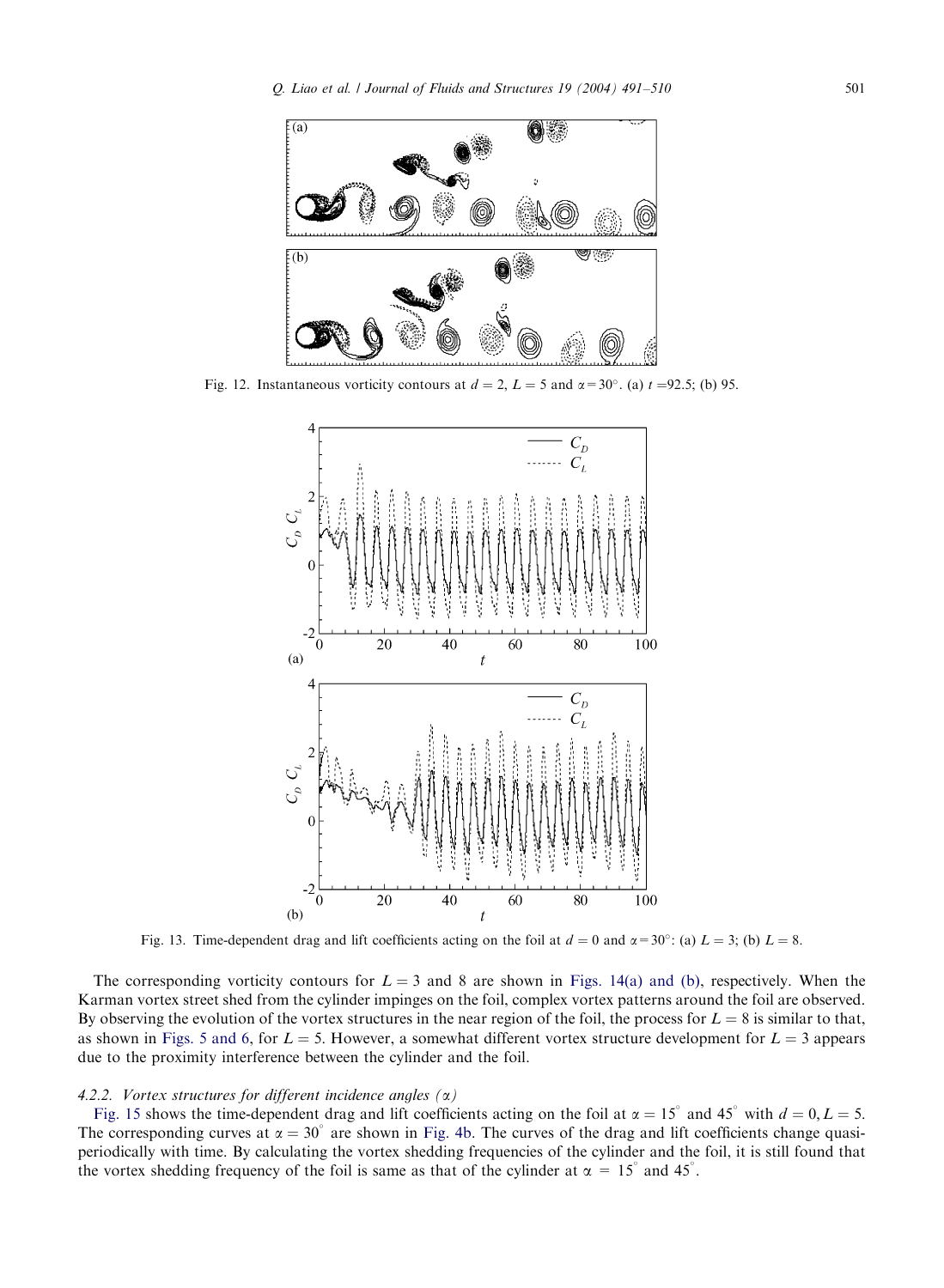<span id="page-11-0"></span>

Fig. 14. Instantaneous vorticity contours at  $d = 0$  and  $\alpha = 30^{\circ}$ : (a)  $L = 3$ ; (b)  $L = 8$ .



[Fig. 15. T](#page-5-0)ime-dependent drag and lift coefficients acting on the foil at  $d = 0$  and  $L = 5$ : (a)  $\alpha = 30^{\circ}$ ; (b)  $\alpha = 45^{\circ}$ .

The corresponding vorticity contours for  $\alpha = 15^\circ$  and 45° are shown in Figs. 16(a) and (b), respectively. Basically, the evolution of the vortex structures in the near region of the foil at  $\alpha = 15^\circ$  and 45° is similar to that at  $\alpha = 30^\circ$ , as shown in Figs. 5 and 6. By observing the flow patterns around the f[oil, the pro](#page-12-0)cesses of vortex imping[ement,](#page-12-0) shear layer reattachment, i[nduced separa](#page-5-0)tion, and vortex pairing are found.

## 4.2.3. Vortex structures at  $\alpha = 0^{\circ}$

To understand the effect of the cylinder wake on vortex structures around the foil at  $\alpha = 0^{\degree}$ , Fig. 17 shows the vorticity patterns for  $d = 0$ , 1 and 2 with  $L = 5$ , respectively. In Fig. 17(a) for  $d=0$ , corresponding to the classification ICW, similar to Figs. 5 and 6 at  $d = 0$  and  $\alpha = 30^{\circ}$ , complex evolution of the vortex structures near the foil are observed. As d increases, as shown in Fig. 17(b) for  $d = 1$  (i.e., the classification of ECW), the interference of vortices shed from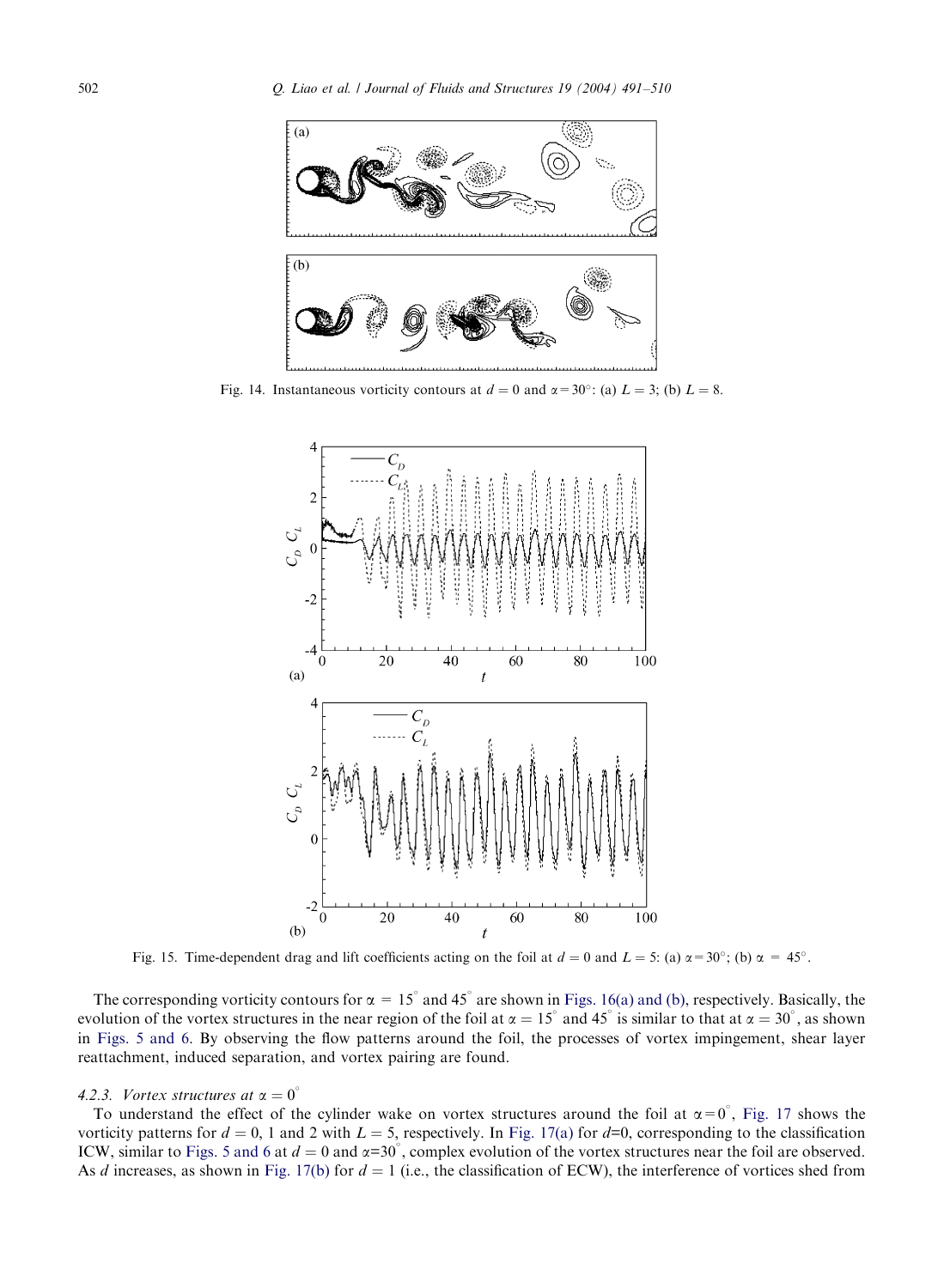<span id="page-12-0"></span>

Fig. 16. Instantaneous vorticity contours at  $d = 0$  and  $L = 5$ : (a)  $\alpha = 15^{\circ}$ ; ; (b)  $\alpha = 45^{\circ}$ .



Fig. 17. Instantaneous vorticity patterns at  $\alpha = 0^{\circ}$  and  $L = 5$ : (a)  $d = 0$ ; (b)  $d = 1$ ; (c)  $d = 2$ .

the cylinder and from the foil appears. Further, in Fig. 17(c) for  $d = 2$  (i.e., the classification of OCW), shear layers shed from the foil rollup to form small-scale vortices which are then mixed with the Karman vortex street shed from the cylinder.

## 4.3. Force characteristics

Due to the interference between the cylinder wake and the foil, the force behavior acting on the foil may vary with the tr[ansverse](#page-13-0) distance  $(d)$ , the longitudinal distance  $(L)$  and the incidence angle of the foil  $(\alpha)$ . As descri[bed](#page-13-0) [earlier,](#page-13-0) the time-dependent drag and lift coefficients acting on the foil are exhibited for some typical cases. Here, we are mainly concerned about the force characteristics acting on the foil; the time-mean drag and lift coefficients (i.e.,  $\bar{C}_D$  and  $\bar{C}_L$ ) as well as their root-mean-square values (i.e.,  $C_{D\text{rms}}$  and  $C_{L\text{rms}}$ ) are analyzed.

Fig. 18 shows the profiles of  $\bar{C}_D$ ,  $\bar{C}_L$ ,  $C_{D\text{rms}}$  and  $C_{L\text{rms}}$  versus d at  $L = 5$  and  $\alpha = 30^\circ$ . As depicted in Fig. 18(a), the distributions of  $\bar{C}_D$ ,  $\bar{C}_L$  are concave upwards with small values during  $d = -0.75 \sim 0.75$  which corresponds approximately to the region of the classification of ICW. With the increase of the absolute value of  $d, \bar{C}_D$  and  $\bar{C}_L$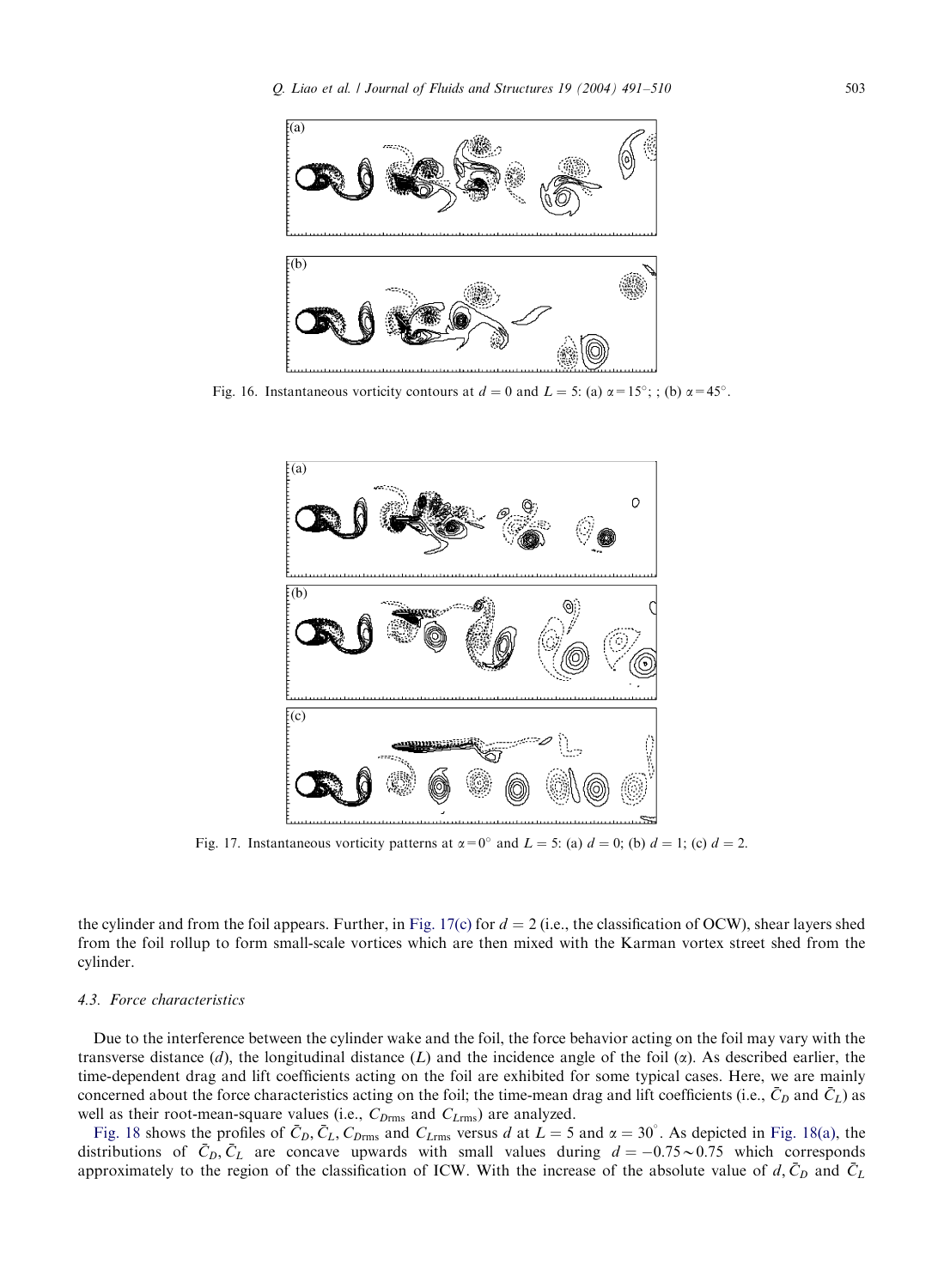<span id="page-13-0"></span>

Fig. 18. Profiles of  $\bar{C}_D$ ,  $\bar{C}_L$ ,  $C_{Drmms}$  and  $C_{Lrmms}$  versus d at  $L = 5$  and  $\alpha = 30^\circ$ : (a)  $\bar{C}_D$  and  $\bar{C}_L$ ; (b)  $C_{Drmms}$  and  $C_{Lrmms}$ .

approach the corresponding values for flo[w](#page-19-0) [past](#page-19-0) [individual](#page-19-0) foil at  $\alpha = 30^{\circ}$ . The values of  $\bar{C}_D$  and  $\bar{C}_L$  for the classification ICW are small with re[spect](#page-5-0) [to](#page-5-0) [those](#page-5-0) for uniform flow past the foil at the same incidence angle. The corresponding distributions of  $C_{Drmms}$  and  $C_{Lrmms}$  as a function of d are exhibited in Fig. 18b. Both  $C_{Drmms}$  and  $C_{Lrmms}$ a[pproach](#page-14-0) peak values at  $d = 0$  and decrease with the increase of the absolute value of d. This behavior is consistent with the finding f[or](#page-14-0) [flow-ind](#page-14-0)uced vibration [e.g. Rockwell (1998)]. Meanwhile, based on the evolution of the vortex [structures](#page-14-0) around the foil as shown in Figs. 5 and 6, it can be understood that the impingement of the vortex street shed from the cylinder induces a significant change of the force on the foil.

Fig. 19 exhibits the profiles of  $\bar{C}_D$ ,  $\bar{C}_L$ ,  $C_{Drm rms}$  and  $C_{Lrm rms}$  versus L at  $d = 0$  and  $\alpha = 30^\circ$ . The distributions of  $\bar{C}_D$  and  $\bar{C}_L$ [are](#page-18-0) [shown](#page-18-0) [in](#page-18-0) Fig. [19\(a\), and are noted to pea](#page-19-0)k at  $L = 5$ , and then decreases gradually with the increase of L. In Fig. 19(b), the values of  $C_{D\text{rms}}$  and  $C_{L\text{rms}}$  vary smoothly with L, and somewhat higher values of  $C_{D\text{rms}}$  and  $C_{L\text{rms}}$  appear for the region of  $L=4-6$ . As the force behavior is closely related to the vortex structures near the foil, the primary vortex shed from the cylinder necessarily needs to develop and to then undergo strengthening i[n](#page-14-0) [the](#page-14-0) [near](#page-14-0) wake [Henderson (1997); Persillon and Braza (1998)]. Based on the spatial distribution [of](#page-4-0) [mean](#page-4-0) [veloci](#page-4-0)tyalong the rear axis of the cylinder given by Persillon and Braza (1998), it was noted that the maximum mean velocity, i.e. corresp[onding](#page-15-0) to the minimum deficit velocity, in the near wake of the cylinder appears at  $L=4.5-5$  for Re = 200 and 300. Thus, it is reasonably predicted that the location of the peak values of  $\bar{C}_D$  and  $\bar{C}_L$  [is](#page-19-0) [about](#page-19-0)  $L = 5$  as shown in Fig. 19(a).

Based on the time-dependent drag and lift coefficients acting on the foil in Figs. 4 and 15 for different i[ncidence](#page-15-0) angles of the foil, the distributions of  $\bar{C}_D$ ,  $\bar{C}_L$ ,  $C_{D\text{rms}}$  and  $C_{L\text{rms}}$  versus  $\alpha$  at  $L = 5$  and  $d = 0$  are given in Fig. 20. As  $\alpha$ increases during the range of  $\alpha$  considered here,  $\bar{C}_D$ ,  $\bar{C}_L$  and  $C_{Drmrms}$  increase and  $C_{Lrmms}$  decreases. Similar behavior was also found for flow control on an airfoil at large incidence angle Wu et al. (1998). As the foil shape is symmetrical, the drag and lift coefficients as well as their fluctuations reasonably approach together at  $\alpha = 45^\circ$ . Thus, as shown in Fig. 20, when  $\alpha$  < 45°, both  $\bar{C}_L$  and  $C_{L_{\text{rms}}}$  have larger values with respect to  $\bar{C}_D$  and  $C_{D_{\text{rms}}}$  for the same  $\alpha$ .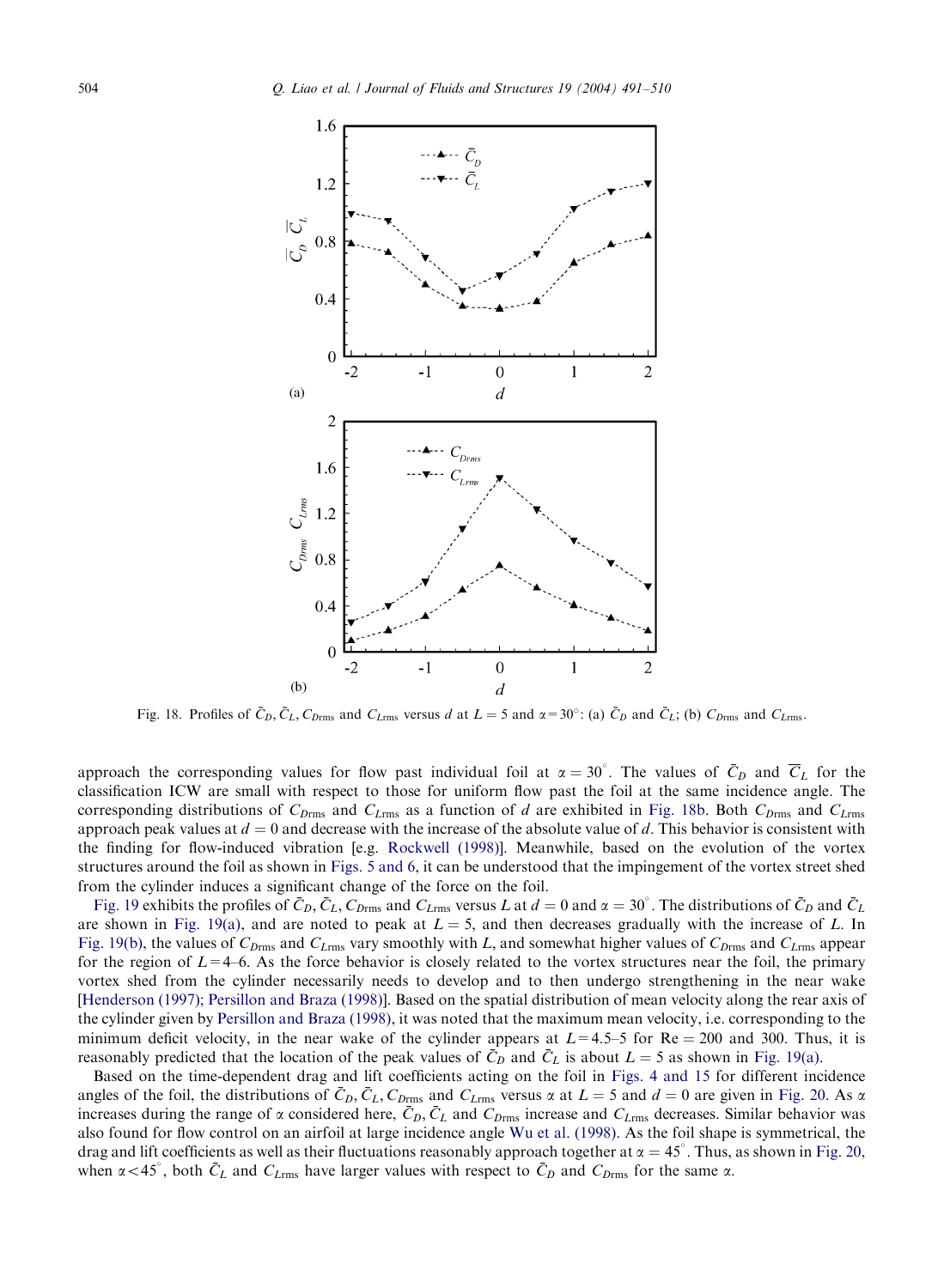<span id="page-14-0"></span>

Fig. 19. Profiles of  $\bar{C}_D$ ,  $\bar{C}_L$ ,  $C_{Drmms}$  [and](#page-16-0)  $C_{Lrmms}$  versus L at  $d = 0$  and  $\alpha = 30^\circ$ : (a)  $\bar{C}_D$  and  $\bar{C}_L$ ; (b)  $C_{Drmms}$  and  $C_{Lrmms}$ .

Further, to understand the effect of the cylinder wake on the force behavior for the foil at  $\alpha = 0^{\circ}$ , Fig. 21 shows the profiles of  $\bar{C}_D$ ,  $\bar{C}_L$ ,  $C_{Drmms}$  and  $C_{Lrmms}$  versus d at  $L = 5$ . By viewing Fig. 21(a), in particular for  $\bar{C}_D$ , it is interesting to find that  $\bar{C}_D$  exhibits a small negative value for  $d = -0.5$  to 0.5; a negative value of  $\bar{C}_D$  corresponds to a thrust on the foil toward the cylinder. This behavior is reasonably consistent with the profile of  $\bar{C}_D$  in Fig. 18(a) at  $\alpha = 30^\circ$  with smaller value of  $\bar{C}_D$  for  $d = -0.75$  [to](#page-18-0) 0.75. It is seen that  $\bar{C}_D$  and  $C_{D\text{rms}}$  vary smoothly with d. [Due](#page-18-0) to [the](#page-18-0) [velocity](#page-18-0) [deficit](#page-19-0) [induced](#page-19-0) by the [wake](#page-18-0) [effect,](#page-18-0)  $\bar{C}_L$  is negative for  $d < 0$  and positive for  $d > 0$ . The distribution of  $\bar{C}_L$  for  $d \ge 0$  is exhibited to peak at  $d = 0.5$  and then decreases as d increases. As expected, the profile of  $C_{L\text{rms}}$  exhibits a peak at  $d = 0$ .

[As](#page-19-0) [is](#page-19-0) [well](#page-19-0) [known,](#page-19-0) [kn](#page-19-0)[owledge](#page-18-0) [of](#page-18-0) [the](#page-18-0) [forces](#page-18-0) induced byincide[nt](#page-19-0) [vortices](#page-19-0) [is](#page-19-0) [cent](#page-19-0)ral not onlyto flow-induced vibration a[nd noise ge](#page-16-0)neration, but also to a remarkable concept of foil propulsion [Gopalkrishnan et al. (1994); Streitlien et al. (1996); Barrett et al. (1999)]. In the latter, when an incident vortex street approaches upon a foil subjected to controlled [heaving](#page-19-0) [and](#page-19-0) [pitching](#page-19-0) [m](#page-19-0)oti[ons,](#page-18-0) [the](#page-18-0) [foil](#page-18-0) [mayobta](#page-18-0)ined the maximum efficiency, defined in terms of the normalized thrust [Streitlien et al. (1996); Barrett et al., (1999)]. As indicated by Rockwell (1998), this character is relevant to that the energy in an array of vortices can be exploited to enhance propulsive efficiency. Based on our calculated results shown in Fig. 21(a), a fixed foil under the interaction of an incident vortex street also exhibits the similar beh[avior disclosed by](#page-18-0) [Streitlien et al. \(1996](#page-18-0)) and Barrett et al. (1999).

## 4.4. Frequency selection

Usually, frequency selection of the vortex shedding is a critical problem in bluff body flows [Karniadakis and Triantafyllou (1989)]. Due to the interference between the cylinder and the foil, the changes of the vortex formation processes and the vortex shedding frequencies from the cylinder and the foil occur. When a vortex street shed from the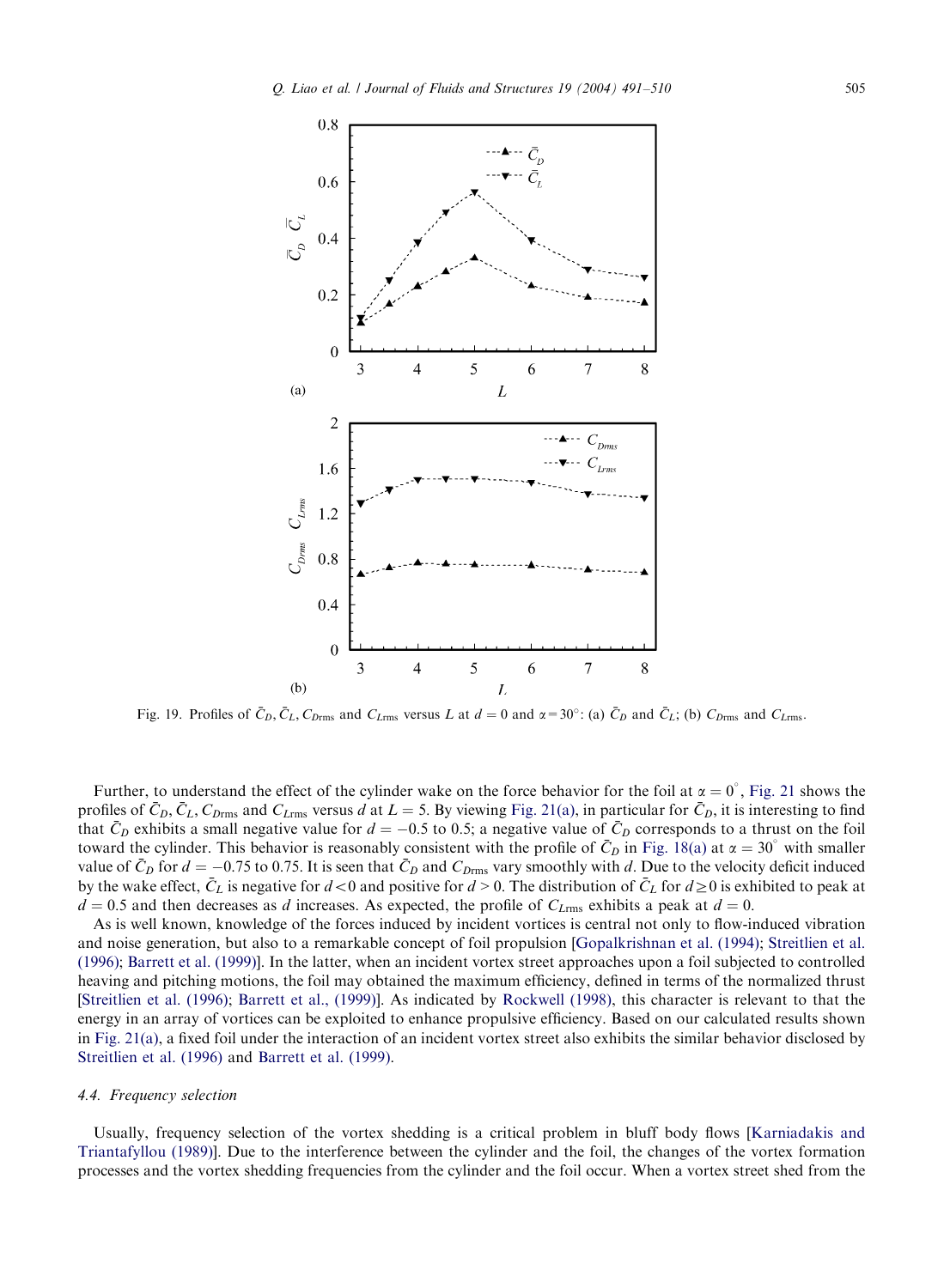

Fig. 20. Distributions of  $\bar{C}_D$ ,  $\bar{C}_L$ ,  $C_{Drm rms}$  and  $C_{Lrm rms}$  versus  $\alpha$  with  $L = 5$  and  $d = 0$ : (a)  $\bar{C}_D$  and  $\bar{C}_L$ ; (b)  $C_{Drm rms}$  and  $C_{Lrm rms}$ .

circular cylinder impinges on the foil, according to the flow patterns and the time-dependent [drag](#page-17-0) [a](#page-17-0)nd lift coefficients acting on the foil, the preferred vortex shedding frequency of the foil is synchronized with that of the cylinder. Based on ou[r](#page-4-0) [calcu](#page-4-0)lated data, as expected, it is noted that [the](#page-17-0) [preferred](#page-17-0) [vortex](#page-17-0) shedding frequency of the foil is not identical to the natural vortex shedding frequency for a uniform flow past the foil at the same incidence angle.

[To](#page-17-0) [dem](#page-17-0)onstrate the vortex shedding frequency of the cylinder and the foil, as a typical case, Fig. 22 shows the profiles of the power spectrum density of the lift coefficients acting on the cylinder and the foil at  $d = 0, L = 5$  and  $\alpha = 30^{\circ}$  given in Fig. 4. It is noted that the highest peaks in Figs. 22(a) and (b) correspond to the same value, which is the vortex shedding fre[quency](#page-3-0) from the cylinder and the foil, respectively.

Fig. 23 shows the vo[rtex](#page-18-0) [shedding](#page-18-0) frequency versus L at  $d = 0$  and  $\alpha = 30^{\circ}$  As L increases during the range of L considered here, the frequency increases quickly and then approaches to a value of approximately 0.23 which corresponds to the natural vort[ex](#page-19-0) [shedding](#page-19-0) freq[u](#page-19-0)ency for u[niform](#page-18-0) [flow](#page-18-0) [past](#page-18-0) [the](#page-18-0) [cyli](#page-18-0)nder, as determined [from](#page-17-0) [th](#page-17-0)e lift coefficient in Fig. 3. The behavior of the frequency varying with  $L$  may be qualitatively explained based on an analysis of linear stability theory Huerre and Monkewitz 1990, i.e., local absolute and convective stability analysis. Here, the foil in the downstream of the cylinder can be considered as a kind of approach to control the formation and shedding of vortices from the cylinder [e.g., Unal and Rockwell (1987); Kwon and Choi (1996)]. Thus, as shown in Fig. 23, the region where the frequency changes quickly (i.e.,  $L \leq 5$  approximately) may correspond to the [absolutely](#page-19-0) [unstable](#page-19-0) [region](#page-19-0) behi[nd](#page-18-0) [the](#page-18-0) [cylinder,](#page-18-0) [and](#page-18-0) [th](#page-18-0)e perturbation induced by the foil can significantly influence the vortex shedding frequency of the cylinder. Meanwhile, the region where the frequency approached gradually to a constant value (i.e.,  $L \ge 6$  approximately) may belong to the convectively unstable region and the foil has little influence on the vortex shedding frequency of the cylinder. This behavior is consistent with the previous work performed by Unal and Rockwell (1987) and Kwon and Choi (1996).

<span id="page-15-0"></span>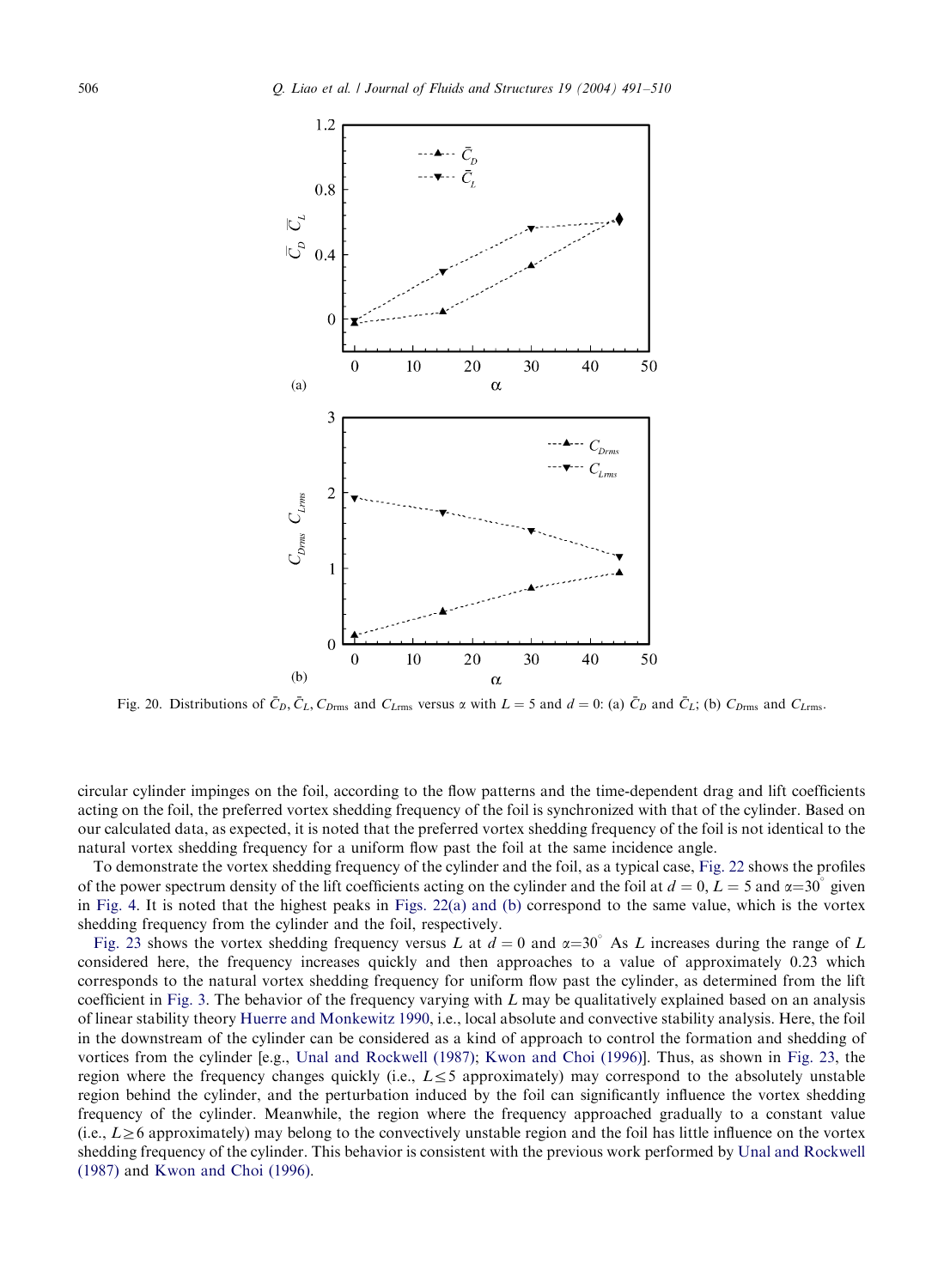<span id="page-16-0"></span>

Fig. 21. Profiles of  $\bar{C}_D$ ,  $\bar{C}_L$ ,  $C_{Drmms}$  and  $C_{Lrmms}$  versus d at  $L = 5$  and  $\alpha = 0^\circ$ : (a)  $\bar{C}_D$  and  $\bar{C}_L$ ; (b)  $C_{Drmms}$  and  $C_{Lrmms}$ .

The vortex shedding frequency with the transverse distance  $(d)$  and the incidence angle of the foil  $(\alpha)$  is also examined. Based on our calculated results, it is noted that the change of the vortex shedding frequency in the range of  $d = -2$  to 2 and  $\alpha = 0^{\degree}$  to 45° is small with respect to the change with L given in Fig. 23.

## 5. Concluding remarks

The vortex formation, force characteristics and vortex shedding frequency for flow around a cylinder–foil configuration, where the foil is placed in the wake of the circular cylinder, are numerically investigated by solving the two-dimensional incompressible Navier–Stokes equations with the finite element method. Based on the relative position of the foil and the cylinder, three basic types of interference are classified as the foil placed inside the cylinder wake (ICW), on the edge of the cylinder wake (ECW), and outside the cylinder wake (OCW). Some basic vortex structures, corresponding to these classifications, are identified in the near region of the foil. In view of complex flow patterns demonstrated around the foil, in particular for the classification ICW, processes of shear layer reattachment, induced separation, vortex pairing, and vortex impingement are observed. Based on the analysis for the frequency selection of the vortex shedding, it is found that a preferred vortex shedding frequency of the foil is synchronized with that of the circular cylinder. As the foil under the interaction of an incident vortex street shed from the cylinder, it is interesting to find that the mean lift and drag coefficients (i.e.,  $\bar{C}_D$  and  $\bar{C}_L$ ) acting on the foil for the classification of ICW are smaller than those for the classification of OCW. Meanwhile, the mean drag and lift coefficients as well as their root-meansquare values (i.e.,  $C_{D\text{rms}}$  and  $C_{L\text{rms}}$ ) versus the transverse distance (d), the longitudinal distance (L) and the incidence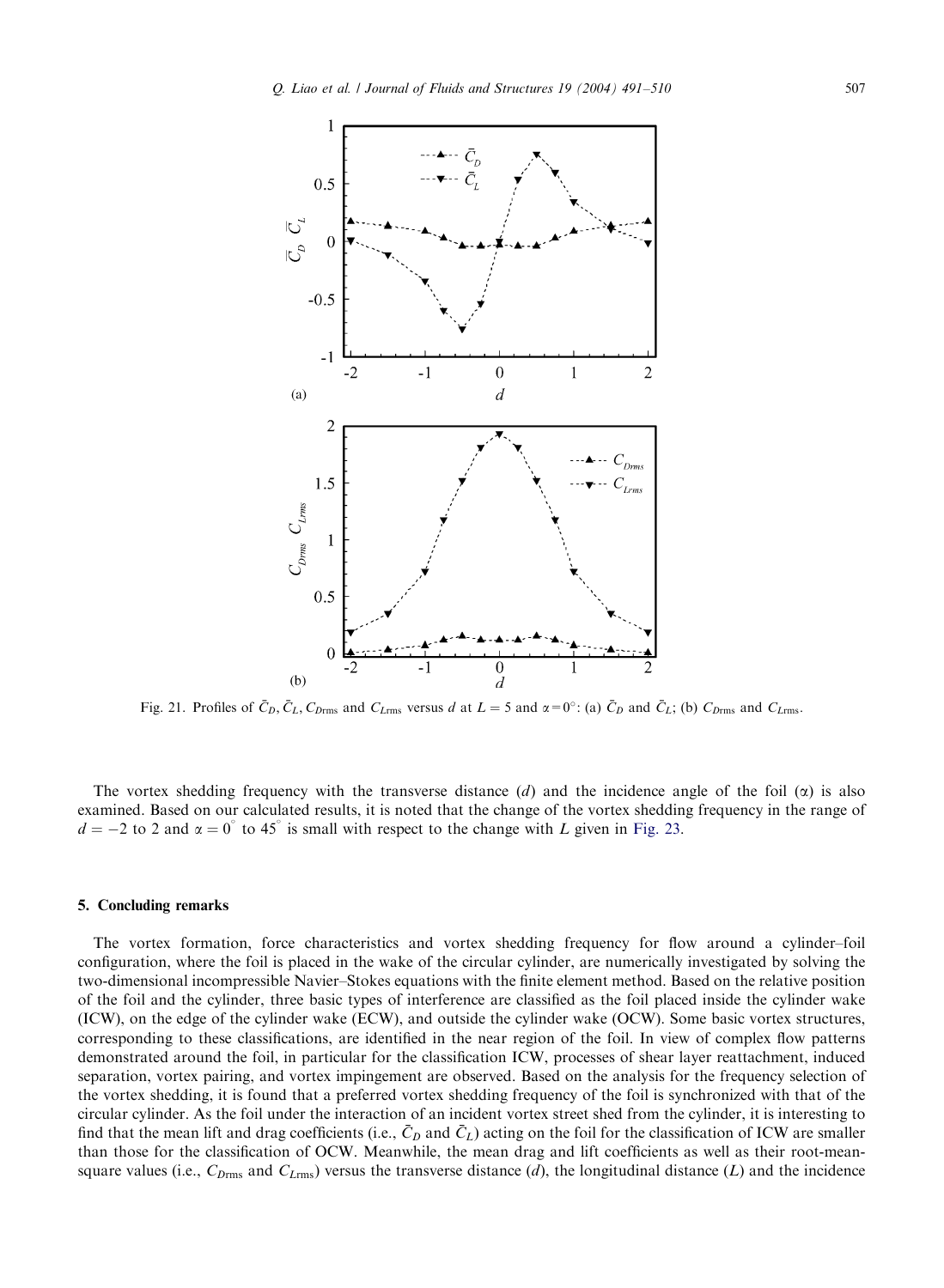<span id="page-17-0"></span>

Fig. 22. Profiles of the power spectrum density (PSD) of the lift coefficients acting on the cylinder and the foil at  $d = 0, L = 5$  and  $\alpha$  = 30°: (a) PSD of  $C_L$  on the cylinder; (b) PSD of  $C_L$  on the foil.



Fig. 23. Vortex shedding frequency versus L at  $d = 0$  and  $\alpha = 30^{\circ}$ .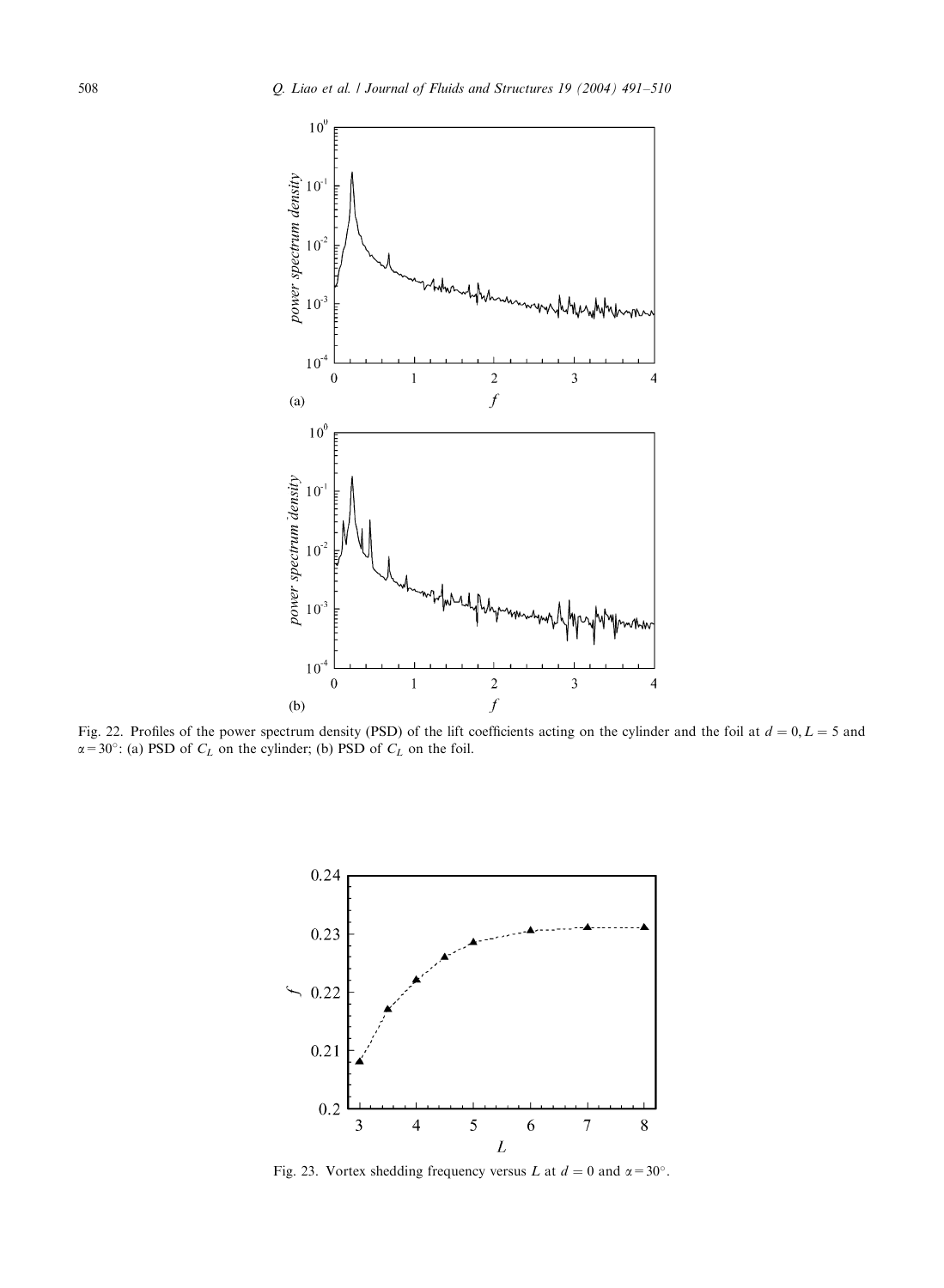<span id="page-18-0"></span>angle of the foil  $(\alpha)$  are investigated, respectively. These results are helpful to understand the mechanism of vortex formation, force character and vortex shedding frequency for flow past the cylinder-foil configurations.

## Acknowledgements

This work was supported bythe National Natural Science Foundation of China (No. 10332040, 10125210), the Innovation Project of the Chinese Academyof Sciences (No. KJCX-SW-L04, KJCX2-SW-L2), and the Programme of Hundred-Talent of the Chinese Academy of Sciences.

## References

- Barrett, D.S., Triantafyllou, M.S., Yue, D.K.P., Grosenbaugh, M.A., Wolfgang, M.J., 1999. Drag reduction in fish-like locomotion. Journal of Fluid Mechanics 392, 183–212.
- Dalton, C., Xu, Y., Owen, J.C., 2001. The suppression of lift on a circular cylinder due to vortex shedding at moderate reynolds numbers. Journal of Fluids and Structures 15, 617–628.
- Dowling, A.P., 1985. The effect of large-eddy breakup devices on oncoming vorticity. Journal of Fluid Mechanics 160, 447–463.
- Gopalkrishnan, R., Triantafyllou, M.S., Triantafyllou, G.S., Barrett, D., 1994. Active vorticity control in a shear flow using a flapping foil. Journal of Fluid Mechanics 274, 1–21.
- Gresho, P.M., Sani, R., 1987. On pressure boundaryconditions for the incompressible Navier–Stokes equations. International Journal for Numerical Methods in Fluids 7, 1111–1145.
- Gu, Z.F., Sun, T.F., 1999. On interference between two circular cylinders in staggered arrangement at high subcritical reynolds number. Journal of Wind Engineering and Industrial Engineering 80, 287–309.
- Henderson, R.D., 1997. Nonlinear dynamics and pattern formulation in turbulent wake transition. Journal of Fluid Mechanics 352, 65–112.
- Huerre, P., Monkewitz, P.A., 1990. Local and global instabilities in spatiallydeveloping flows. Annual Review of Fluid Mechanics 22, 473–537.
- Igarashi, T., 1981. Characteristics of the flow around two circular cylinders arranged in tandem (1st report). Bulletin of the Japan Society of Mechanical Engineering 24, 323–331.
- Igarashi, T., 1984. Characteristics of the flow around two circular cylinders arranged in tandem (2nd report, unique flow phenomenon at small spacing). Bulletin of the Japan Societyof Mechanical Engineering 27, 2380–2387.
- Kang, S., 2003. Characteristics of flow over two circular cylinders in a side-by-side arrangement at low reynolds numbers. Physics of Fluids 15, 2486–2498.
- Karniadakis, G., Triantafyllou, G.S., 1989. Frequency selection and asymptotic states in laminar wakes. Journal of Fluid Mechanics 199, 441–469.
- Keser, H.I., Unal, M.F., 2003. Flow around a circular cylinder downstream of a blunt-based flat plate in tandem and staggered arrangements. Journal of Fluids and Structures 17, 783–791.
- Kovacs, A., Kawahara, M., 1991. A finite element scheme based on the velocity correction method for the solution of the timedependent incompressible Navier–stokes equations. International Journal for Numerical Methods in Fluids 13, 403–423.
- Kwon, K., Choi, H., 1996. Control of laminar vortex shedding behind a circular cylinder using splitter plates. Physics of Fluids 8, 479–486.
- Lam, K., Cheung, W.C., 1988. Phenomena of vortex shedding and flow interference of three cylinders in different equilateral arrangements. Journal of Fluid Mechanics 196, 1–26.
- Lam, K., Lo, S.C., 1992. A visualization study of cross-flow around four cylinders in a square configuration. Journal of Fluids and Structures 6, 109–131.
- Lam, K., Li, J.Y., Chan, K.T., So, R.M.C., 2003. Flow pattern and velocity field distribution of cross-flow around four cylinders in a square configuration at a low reynolds number. Journal of Fluids and Structures 17, 665–679.
- Lu, X.Y., 2002. Numerical study of the flow behind a rotary oscillating circular cylinder. International Journal of Computational Fluid Dynamics 16, 65–82.
- Lu, X.Y., Dalton, C., 1996. Calculation of the timing of vortex formation from an oscillating cylinder. Journal of Fluids and Structures 10, 527–541.
- Lu, X.Y., Sato, J., 1996. A numerical study of flow past a rotationally oscillating circular cylinder. Journal of Fluids and Structures 10, 829–849.
- Lu, X.Y., Dalton, C., Zhang, J., 1997. Application of large eddy simulation to an oscillating flow past a circular cylinder. ASME Journal of Fluids Engineering 119, 519–525.
- Lu, X.Y., Yang, J.M., Yin, X.Z., 2003. Propulsive performance and vortex shedding of a foil in flapping flight. Acta Mechanica 165, 189–206.
- Ongoren, A., Rockwell, D., 1988. Flow structure from an oscillating cylinder. Part I, mechanisms of phase shift and recovery of the near wake. Journal of Fluid Mechanics 191, 192–223.